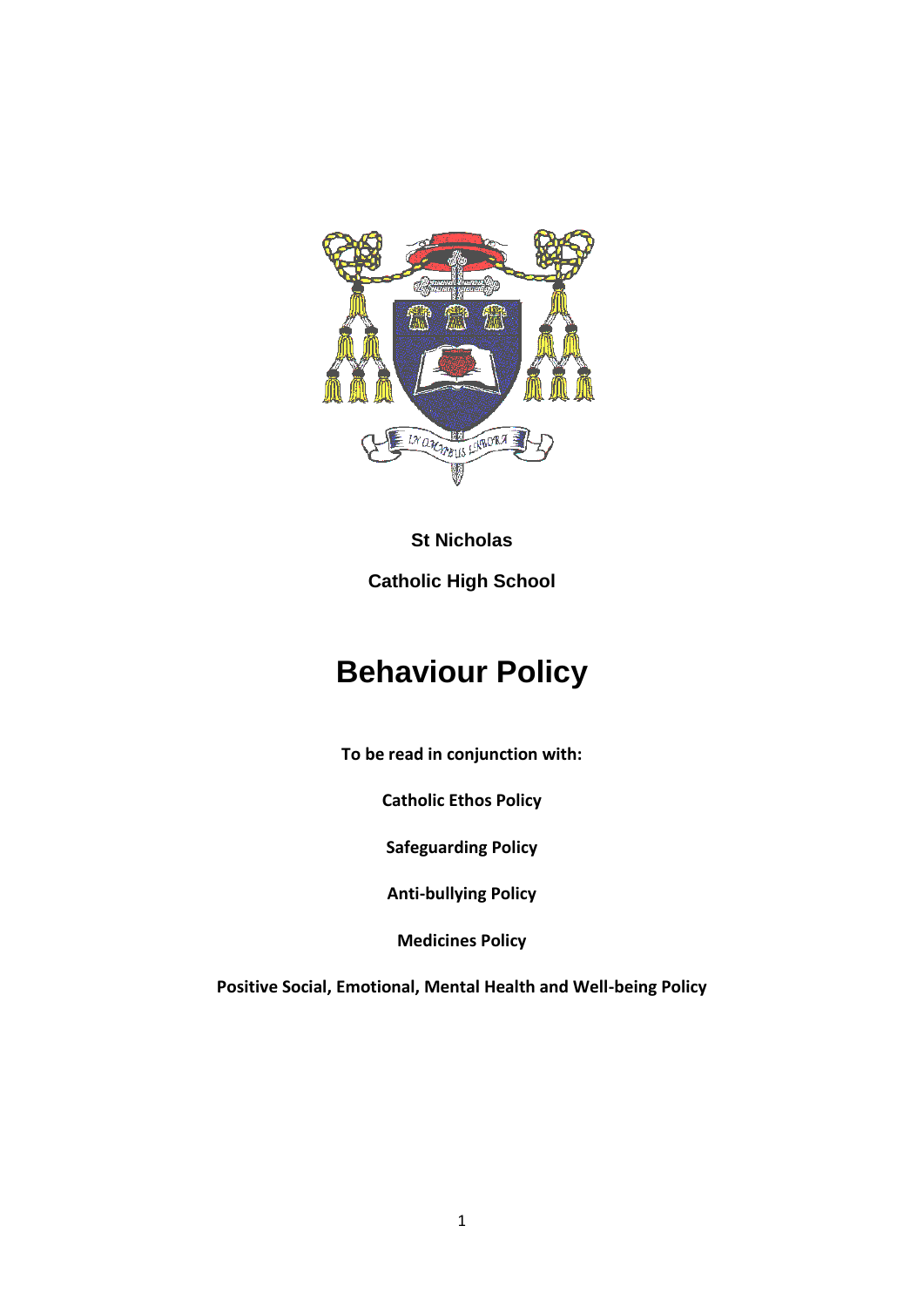## **Version Control**

| <b>Current</b><br>version | <b>Previous</b><br>version | <b>Summary of changes made</b>                                                                                                                                                                                                               |
|---------------------------|----------------------------|----------------------------------------------------------------------------------------------------------------------------------------------------------------------------------------------------------------------------------------------|
| January<br>2022           | January<br>2021            | Section 1: removal of 'in order'                                                                                                                                                                                                             |
|                           |                            | Section 1: 'each individual' changed to 'everyone'                                                                                                                                                                                           |
|                           |                            | Section 2: DfE recommendations July 2021 changed to<br>September 2021                                                                                                                                                                        |
|                           |                            | Section 2: 'In school, only integrate with other students from<br>within their own 'bubble' and as directed by staff' changed<br>to 'In school, integrate only with other students from within<br>their own 'bubble' when directed by staff' |
|                           |                            | Section 2: removal of 'Play ball games or other games that<br>involve contact or sharing equipment or objects'                                                                                                                               |
|                           |                            | Section 13 (Senior Leadership Detentions): addition of 'See<br>Appendix Six for further details'                                                                                                                                             |
|                           |                            | Internal Exclusion: section removed                                                                                                                                                                                                          |
|                           |                            | Section 16: Out of Circulation moved to Section 25                                                                                                                                                                                           |

| <b>Policy Impact Statement</b>    |                           |  |  |  |
|-----------------------------------|---------------------------|--|--|--|
| Policy:                           |                           |  |  |  |
| This Policy has been implemented: |                           |  |  |  |
| Fully                             | ✓                         |  |  |  |
| Partially                         |                           |  |  |  |
| Occasionally                      |                           |  |  |  |
| Not at all (give reasons why)     |                           |  |  |  |
|                                   |                           |  |  |  |
| What revisions need to be made:   |                           |  |  |  |
| To the Policy?                    | See Version Control Above |  |  |  |
| To its implementation?            |                           |  |  |  |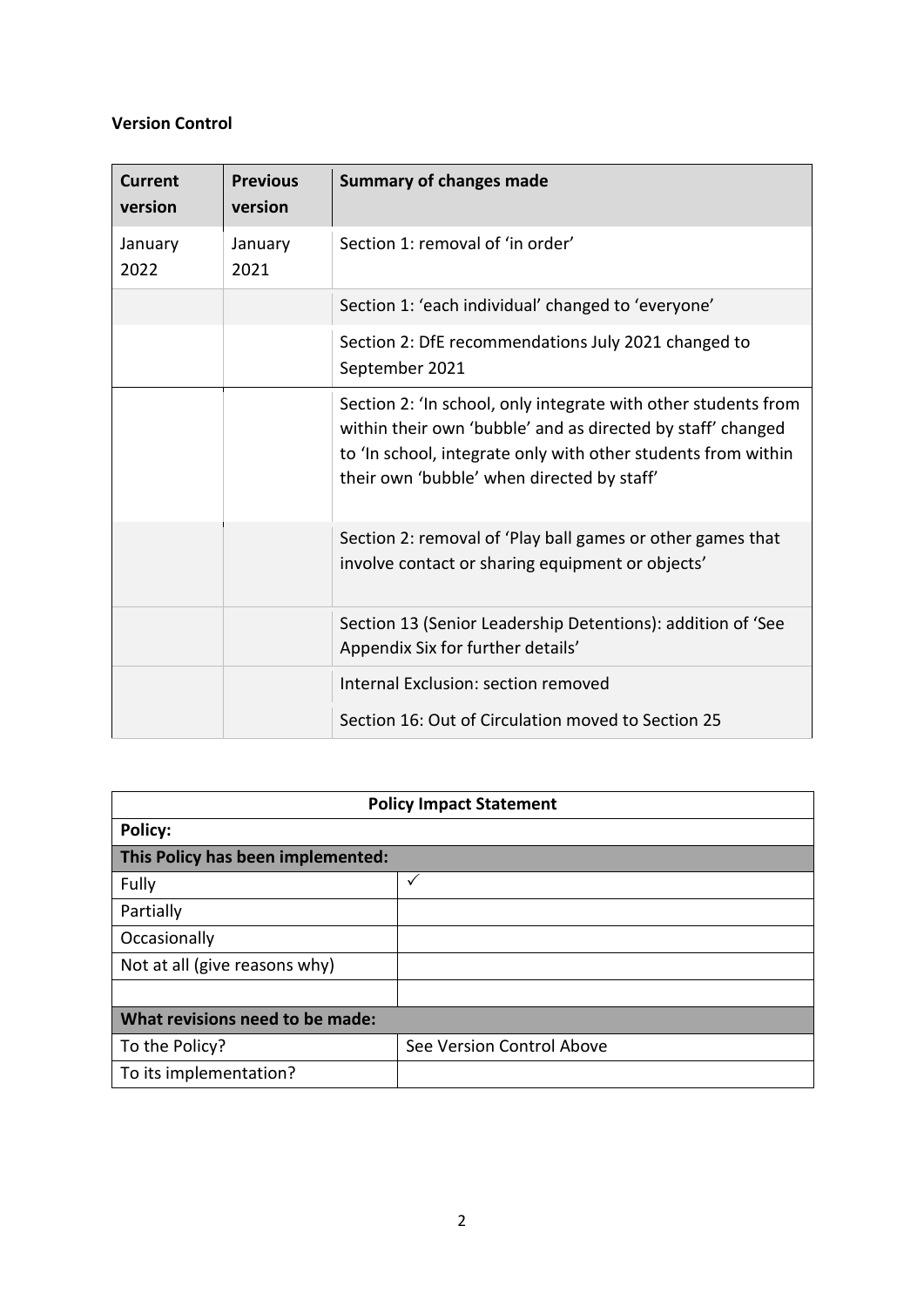## **1. Guiding Principles**

The St. Nicholas Catholic High School Behaviour Policy is rooted in the School Mission Statement which makes explicit the Christian Values on which the School is based and the sacredness and worth of each individual in the School community. It acknowledges that good behaviour is a necessary condition for effective teaching and learning, is an important outcome of Education and allows for the total development of everyone in our community.

We aspire to embrace the Gospel and its values, celebrating uniqueness and diversity. Our learning, within an enterprise culture, is based upon trust and respect which define our relationships within the world family.

The Governing Body believes that to enable teaching and learning to take place, desired behaviour in all aspects of school life is necessary. It seeks to create an inclusive caring, learning environment in the school by:

- a. To promote a positive atmosphere based on our Christian community where discipline and good order lead to excellence.
- b. To develop a whole school approach and effective implementation of a policy of behaviour.
- c. To recognize, reward and celebrate good behaviour.
- d. To marginalise poor behaviour by promoting good behaviour.
- e. To involve students, parents, staff and governors in the creation and implementation of a consistent approach to behaviour.

This policy acknowledges the School's legal duties under the Equality Act 2010, in respect of safeguarding and in respect of students with special educational needs.

## **2. Amendments to Behaviour Policy (following DfE recommendations, July 2020):**

The amendments to the Behaviour Policy detail adaptations made for the wider re-opening of schools. The amendments are based on DfE guidance (May 2020 and July 2020) and its aim is to ensure that staff, students, parents and carers are aware of their responsibilities.

## **This Behaviour Policy indicates that staff are responsible for:**

- Implementing the amendments to Behaviour Policy consistently
- Modelling positive behaviour as detailed in the amendments
- Providing a personalised approach to the specific behavioural needs of particular students in light of Covid-19
- Recording behaviour incidents as detailed in the September Re-opening Guidance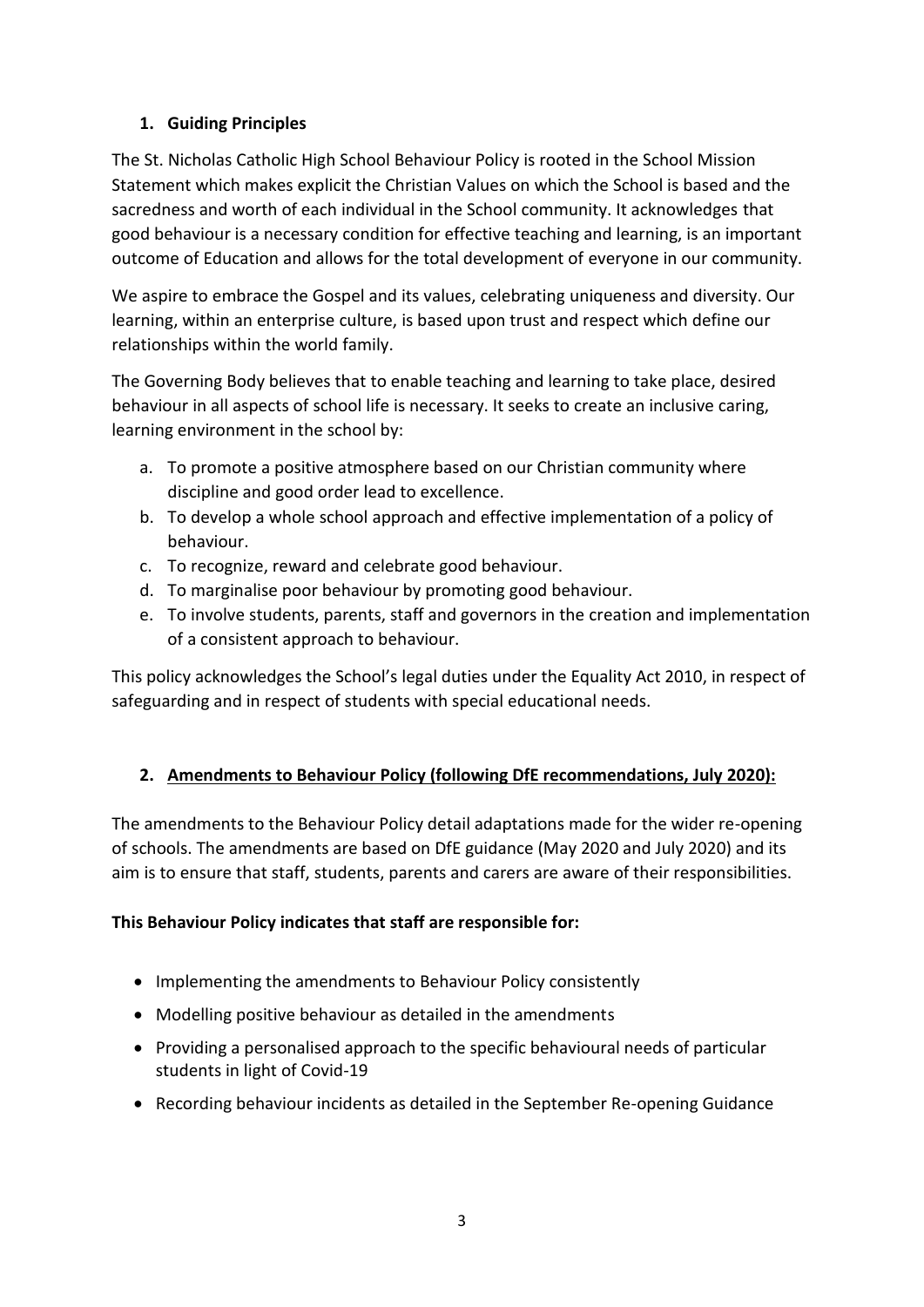## **The amendments are specifically intended to:**

- Promote the safety of every member of staff and student
- Enable students to take responsibility for their behaviour
- Respond to poor behaviour effectively and fairly
- Allow staff to feel safe and supported
- Foster an environment where all members of the school community respect and adhere to the wider re-opening guidance

## **The amendments will be communicated:**

- To students on an on-going basis and on the School website
- To staff via the School Reopening Guidance, on-site briefings and on the School website
- To parents/carers by letter and on the School website

## **1. The expectations of students is that they meet the 4Rs and, in addition students must:**

- Maintain social distancing where possible.
- Only use the entrance they have been directed to enter the school building
- Use the one-way system
- Only use specified zones at break and lunch-time
- 'In school, integrate only with other students from within their own 'bubble' when directed by staff'
- Sanitise their hands on entering and exiting school as directed
- Sanitise their hands on entering and exiting their timetabled classroom
- In classrooms, walk directly to their assigned desk
- In classrooms, only sit at their assigned desk
- Follow the government guidance when needing to cough or sneeze by adhering to 'Catch it, Kill it, Bin it' and covering their mouth and nose with a tissue or coughing or sneezing into their arm
- Inform a member of staff immediately if they feel they have any symptoms of Covid-19
- Ensure that their own face coverings and / or masks are removed and put into a plastic bag or disposed of at the face covering / mask removal station appropriately prior to entering school

## **Students must not:**

- Make or attempt to make physical contact with any other person
- Deliberately\* and unnecessarily perform actions associated with symptoms of Covid-19, for example but not limited to, coughing and/or sneezing.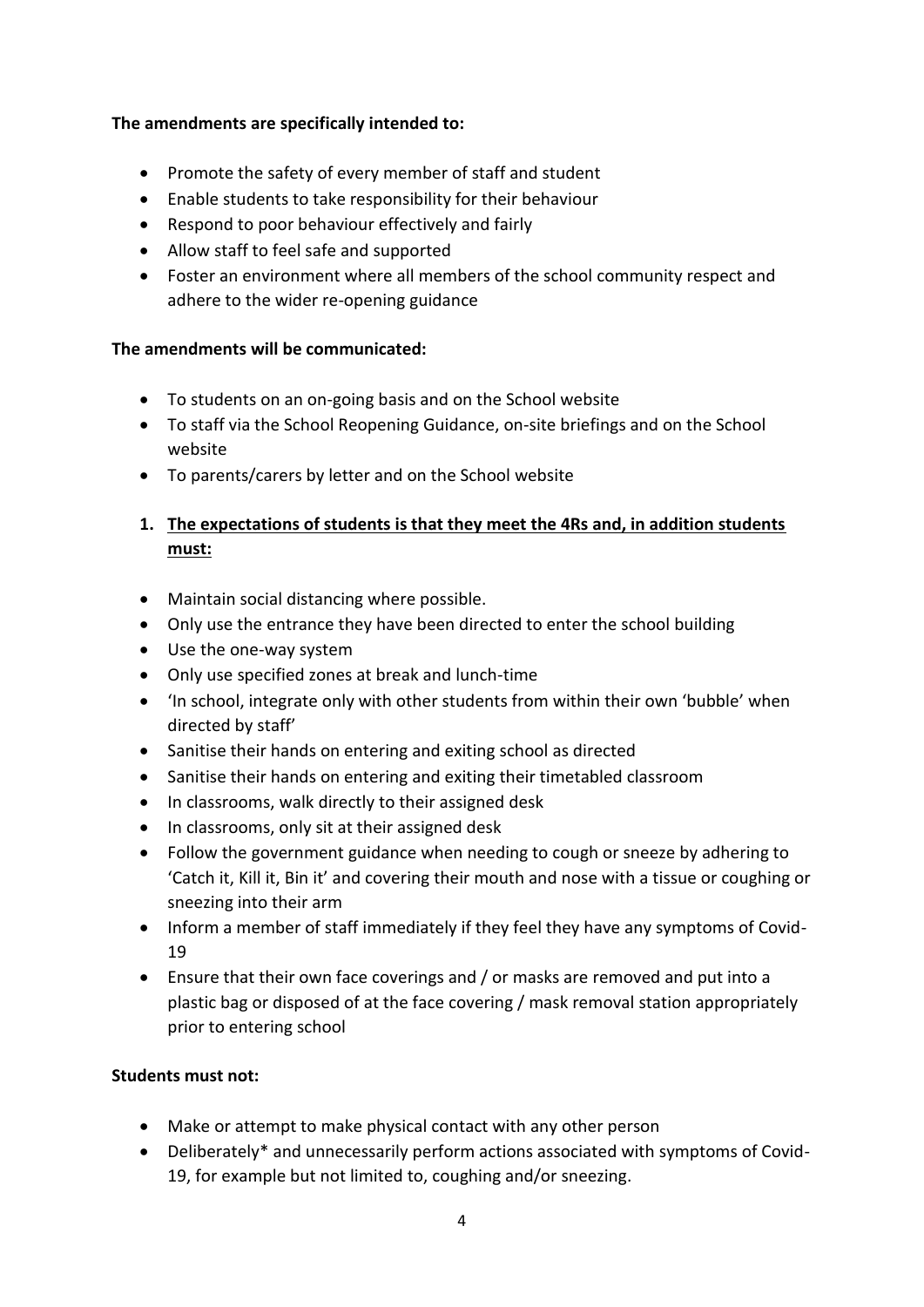- Deliberately\* and unnecessarily touch any desk or the part of a desk assigned to another student
- Touch or share any other student's belongings, including water bottles, food, drink and stationery

## **3. Consequences of not meeting expectations**

Actions taken will be as indicated in the Behaviour Ladder (Appendix 1).

## **4. Behaviour outside the school**

Students must leave the school site as directed Guidance has been provided regarding online behaviour and safety; expectations of home learning have been provided to parents and carers and students.

## **NB**

\*The distinction between deliberate and accidental will be decided by the relevant member of school staff based upon information available

## **3. Rationale**

St Nicholas Catholic High School has a tradition of high standards of behaviour and this policy aims to support students, parents, staff and governors in maintaining and improving those standards. Good standards of behaviour lead to better levels of achievement, enjoyment and participation in school life by all.

What makes us different as a Catholic school is that we care more about *who* a child becomes than merely *what* she or he becomes. In this way we seek to ensure that each student is not only prepared for society when they leave school but equipped to make a positive contribution for its betterment.

## **4. Aims of Policy**

This policy aims to:

- Provide a consistent approach to behaviour management,
- Define what we consider to be unacceptable behaviour, including bullying
- Outline how students are expected to behave
- Summarise the roles and responsibilities of different people in the school community with regards to behaviour management
- Outline our system of rewards and sanctions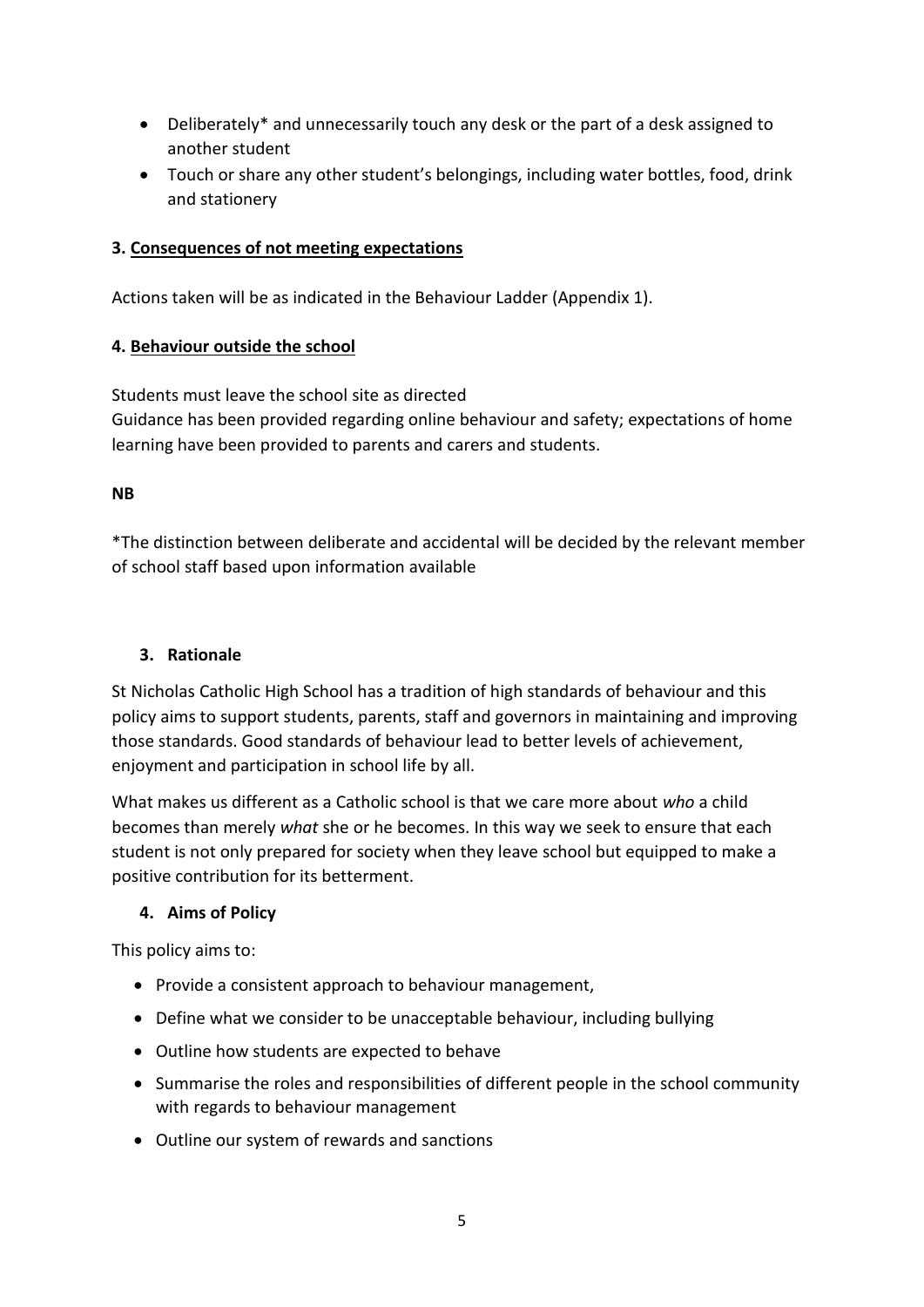## **5. Legislation and Guidance**

This policy is based on most recent advice from the Department for Education (DfE) on:

- DfE [Checklist for school leaders to support full opening: behaviour and attendance](https://www.gov.uk/government/publications/behaviour-and-discipline-in-schools)  [\(2020\)](https://www.gov.uk/government/publications/behaviour-and-discipline-in-schools)
- CWAC Our Way of Working: Covid-19 Recovery Model and Guide (2020)
- [Searching, Screening and Confiscation at School \(2018\)](https://www.gov.uk/government/publications/searching-screening-and-confiscation)
- [The Equality Act 2010](https://www.gov.uk/government/publications/equality-act-2010-advice-for-schools)
- [Use of Reasonable Force in Schools \(2013\)](https://www.gov.uk/government/publications/use-of-reasonable-force-in-schools)
- [Supporting Pupils with Medical Conditions at School](https://www.gov.uk/government/publications/supporting-pupils-at-school-with-medical-conditions--3) (2017)
- The Special Educational Needs and Disability (SEND) code of practice (2015)
- Section 175 of th[e Education Act 2002](http://www.legislation.gov.uk/ukpga/2002/32/section/175), which outlines a school's duty to safeguard and promote the welfare of its pupils
- Sections 88-94 of the [Education and Inspections Act 2006,](http://www.legislation.gov.uk/ukpga/2006/40/section/88) which require schools to regulate pupils' behaviour and publish a behaviour policy and written statement of behaviour principles, and give schools the authority to confiscate pupils' property
- Keeping Children Safe in Education (2020)

## **6. A Code of Behaviour for Students**

Through representation on the School Council, students are invited to contribute to determining the behaviour expected from students.

There are four core expectations that students at St Nicholas Catholic High School believe are central to good behaviour: respect for others, respect for yourself and respect for the School.

## **Respect for others**

- a. Treat all other people in the same way as you would like to be treated
- b. Listen to and accept the views of others
- c. Have an acceptance of others' learning
- d. Encourage and help those around you
- e. Respect school property and the property of others
- f. Language should never be racist, sexist, homophobic or transphobic; no student should accept or tolerate such language.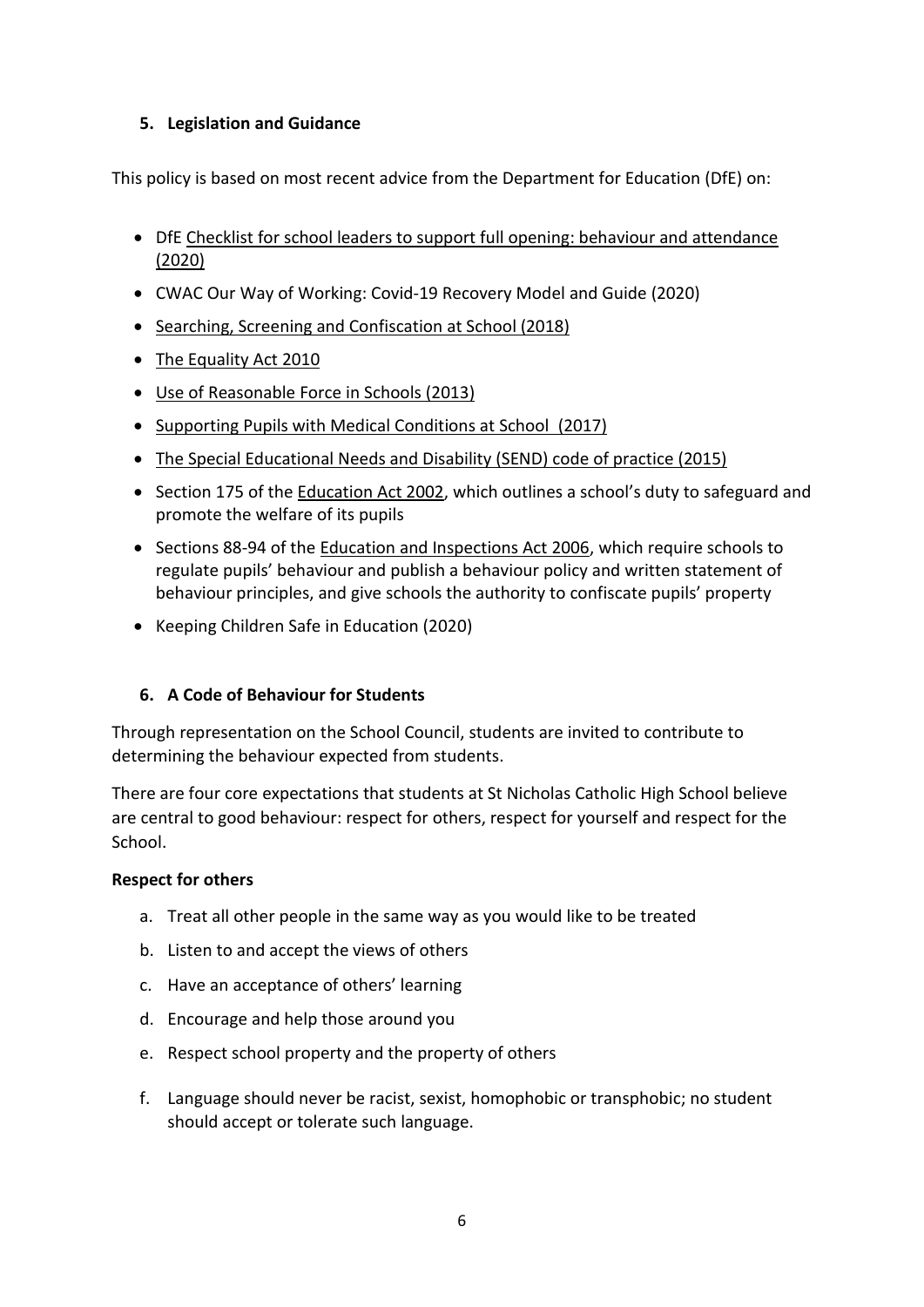#### **Respect for yourself**

- a. Use your time to good effect and try your best at everything you attempt
- b. Accept praise and respond positively to criticism
- c. Dress neatly, wear the correct school uniform and take pride in your appearance

#### **Respect for the School**

- a. Represent the School in a way that demonstrates the values of the St Nicholas Catholic High School.
- b. Respect others' learning environment
- c. Arrive at school, lessons and activities on time and with the correct equipment and uniform
- d. Participate enthusiastically in all lessons and activities
- e. Develop a responsible approach to class work and homework

#### **Ready to Learn**

- a. Arrive at school, lessons and activities on time
- b. Arrive with the correct equipment and books for your lesson
- c. Wear the correct uniform at all times
- d. Arrive with a positive attitude and determination to succeed

To assist in meeting these expectations, students at St Nicholas Catholic High School expect the rules set out by staff to be enforced fairly and consistently. Students understand that they must follow the expectations set out in the School Planner at all times and accept the consequences if these expectations are not met.

#### **7. Trauma and Attachment**

Children who have faced early childhood adversity, including neglect, abuse and multiple losses, find it difficult to trust and build secure attachments. This affects their relationships with other students and adults, potentially leading to difficulties in school both socially and with learning. The School values strongly the importance of considering wider factors when managing the behaviour of students.

Since, and during, the Covid-19 pandemic, students may have experienced different emotions and changes to routines. Staff should look to recognise and respond by to presented behaviours and ask, is this okay?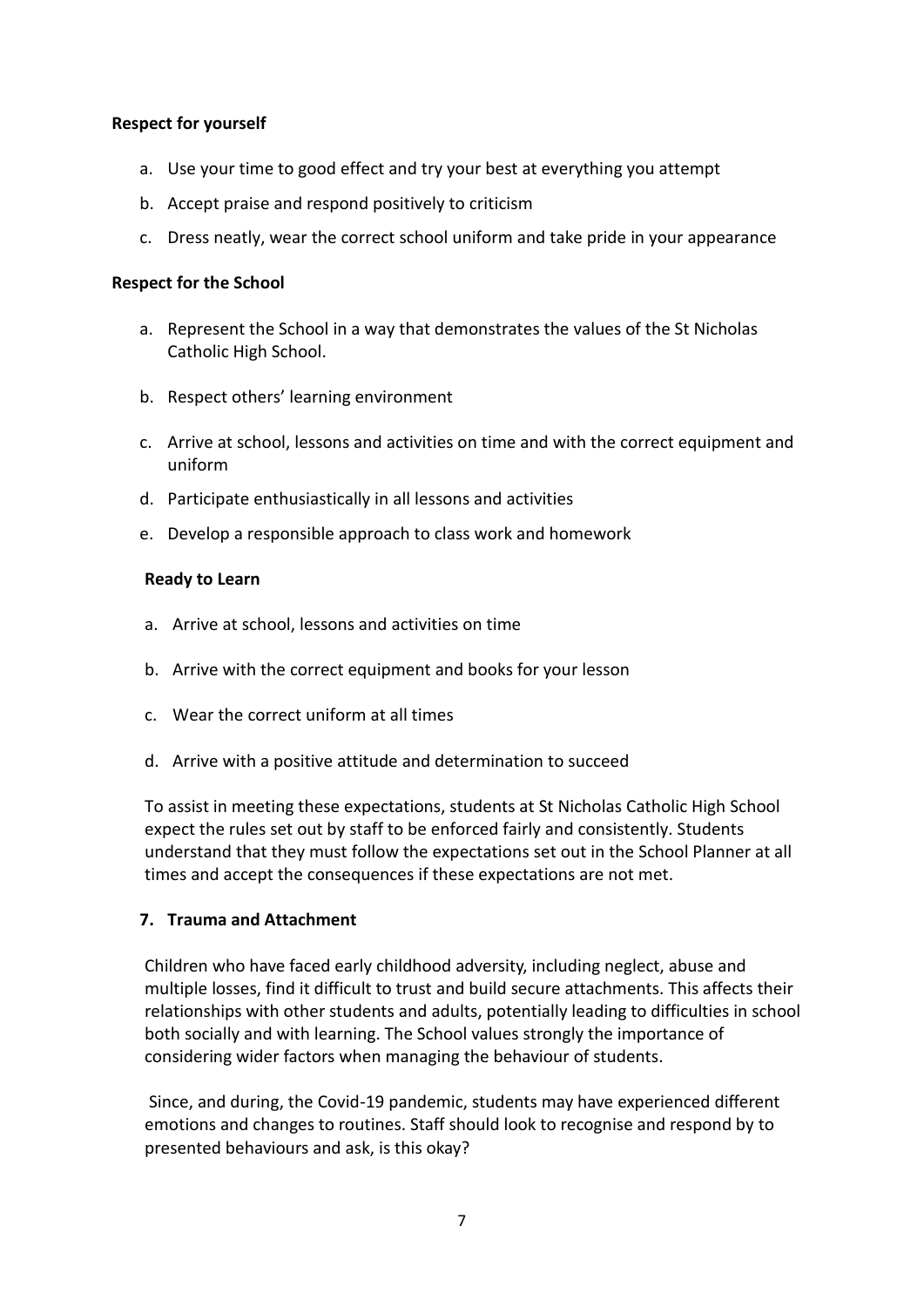## **8. CWAC Our Way of Working Covid-19 Recovery Model: Recognise, Respond, Link**

To help with this, a way of working has been developed to support children and adults which focuses on prevention of need and risk. It is anchored in:

- The five essential principles of responding to trauma: calm, hope, community, connected, safety.
- PACE: playfulness, acceptance, curiosity, empathy (Dan Hughes: Attachment Focusses Parenting WW Norton: New York 2009). This is a framework to help structure conversations.
- These build on our partnership way of working through trauma informed practice and motivational interviewing to build resilience and celebrate success

## **9. Tracking and Monitoring Behaviour**

The School believes strongly in the importance of monitoring behaviour. Lesson Monitor enables the recognition and rewarding of good behaviour. It also enables poor behaviour to be recognised and allows students the opportunity to reflect on and change their behaviour. For further details of Lesson Monitor refer to [http://www.st](http://www.st-nicholas.cheshire.sch.uk/user/74/162414.pdf)[nicholas.cheshire.sch.uk/user/74/162414.pdf](http://www.st-nicholas.cheshire.sch.uk/user/74/162414.pdf)

## 10. **Recognising and Rewarding Good Behaviour**

Consistent good behaviour and attitude for learning is recognised and rewarded in a range of ways appropriate to each Year Group. Examples of rewards include Headteacher's Breakfast, early lunch passes, letters or postcards home, and recognition in Assemblies, *at regular events* the revised system and process for Rewards (September 2020) reflects the need for consistent recognition of positive behaviour in light on Covid-19.

## **11. Addressing Poor Behaviour and the Use of Sanctions**

- a. The School follows the statutory guidance set out in the 2016 DfE publication: 'Behaviour and discipline in schools: Advice for Head Teachers and school staff'.
- b. All teachers and other staff have statutory authority to discipline students whose behaviour is unacceptable, who do not meet the expectations as set out in the School Planner or who fail to follow a reasonable instruction (Section 91 of the Education and Inspections Act 2006).
- c. The School seeks to make all students aware of the consequences should they choose to misbehave. Understanding probable consequences is important in guiding students to make the right decisions and is intended to promote good behaviour.
- d. Disruptive behaviour during lessons will not be tolerated every student has the right to an education and the School will not accept behaviour by a minority of students that prevents others from learning.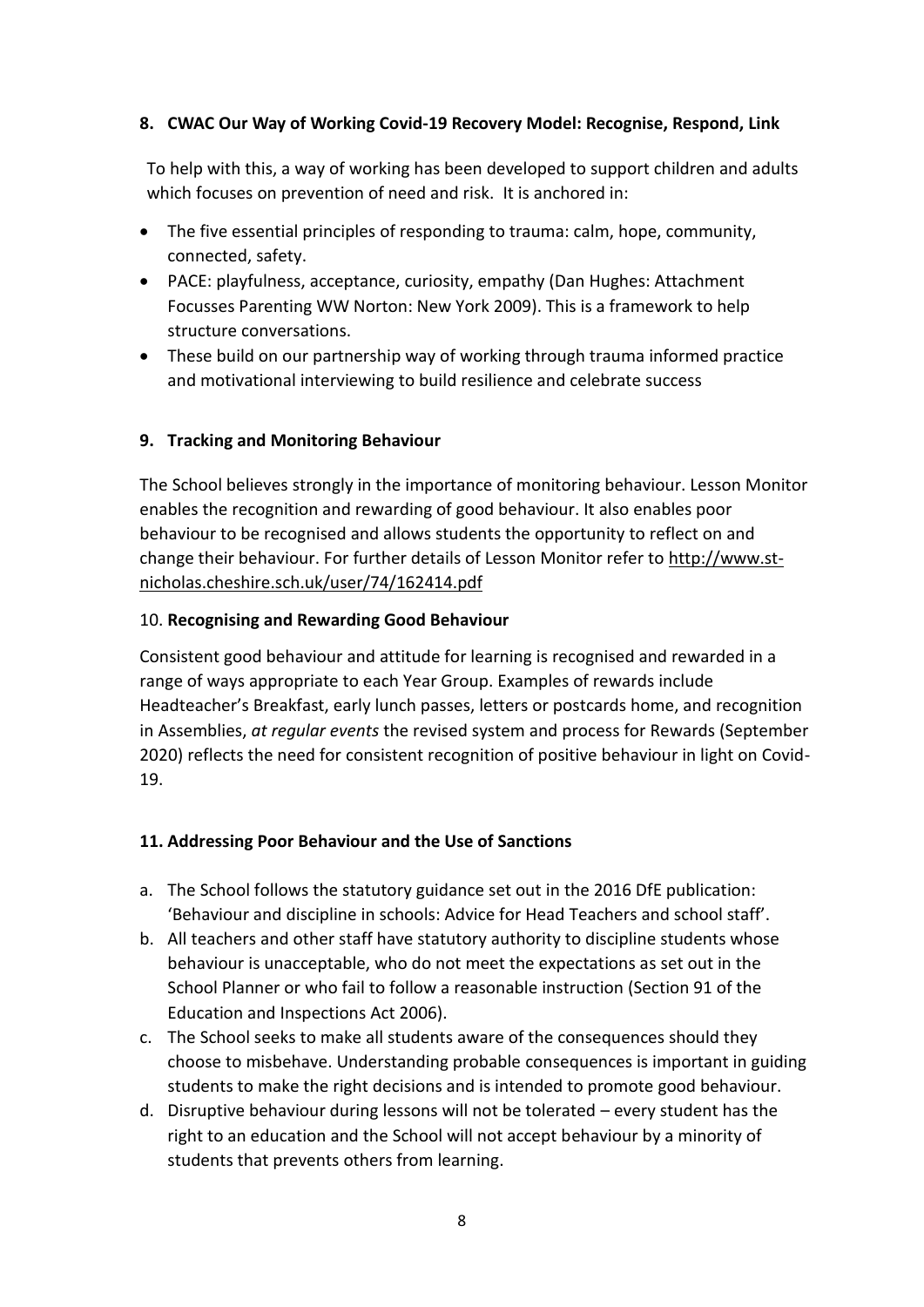- e. Bullying (including Cyber Bullying) will not be tolerated. Further information can be found at<http://www.st-nicholas.cheshire.sch.uk/user/74/181182.pdf>
- f. Students can be disciplined at any time whilst in School or elsewhere while under the charge of a member of staff (for example, whilst on a school trip).
- g. Students can be disciplined in certain circumstances when misbehaviour occurs outside the School. For example, a sanction may be imposed if the reputation of the School is adversely affected.
- h. Students who use technology such as the internet and mobile phones to cause harm, distress or humiliation to others will be dealt with very seriously. This also applies to behaviour which takes place outside the School; it is the School's decision as to when to respond to such incidents.
- i. Where a student has misbehaved, the matter will be investigated if necessary, dealt with and a sanction may then be imposed.
- j. A sanction will never be humiliating or degrading.
- k. When imposing a sanction, a student's prior conduct may be taken into consideration.
- l. Sanctions will be reasonable and proportionate and will consider the individual circumstances of the student.
- m. Where it may be necessary to make reasonable adjustments as a consequence of a student's specific needs, this will be taken into consideration by the staff dealing with the incident.
- n. Disciplinary action taken against a student will not be discriminatory and the School will promote equality at all times.

An appropriate sanction for a minor breach of discipline may be to lose a break-time or lunch-time (staff should allow reasonable time for the student to eat, drink and use the toilet), complete additional written work in the student's own time or to complete Community Service.

## **12. After School Detention (ASD)**

A student who commits a moderate breach of discipline can expect to receive an ASD. The member of staff who issues the ASD will take responsibility for ensuring the student has appropriate work to complete. There may be occasions, when a student is requested to complete specific tasks that enable reflection of behaviour.

## **13. Friday Night Senior Leadership Team Detention (FND)**

Attendance at the ASD is non-negotiable: if a student fails to attend the ASD the student is issued with a Senior Leadership Team Detention. See Appendix Six for further details.

## **15. Fixed Term and Permanent Exclusions**

The School follows the statutory guidance set out in the 2017 DfE Statutory Guidance entitled *'Exclusion from Maintained Schools, Academies and Pupil Referral Units in England'*: *a guide for those with legal responsibilities in relation to exclusion'.*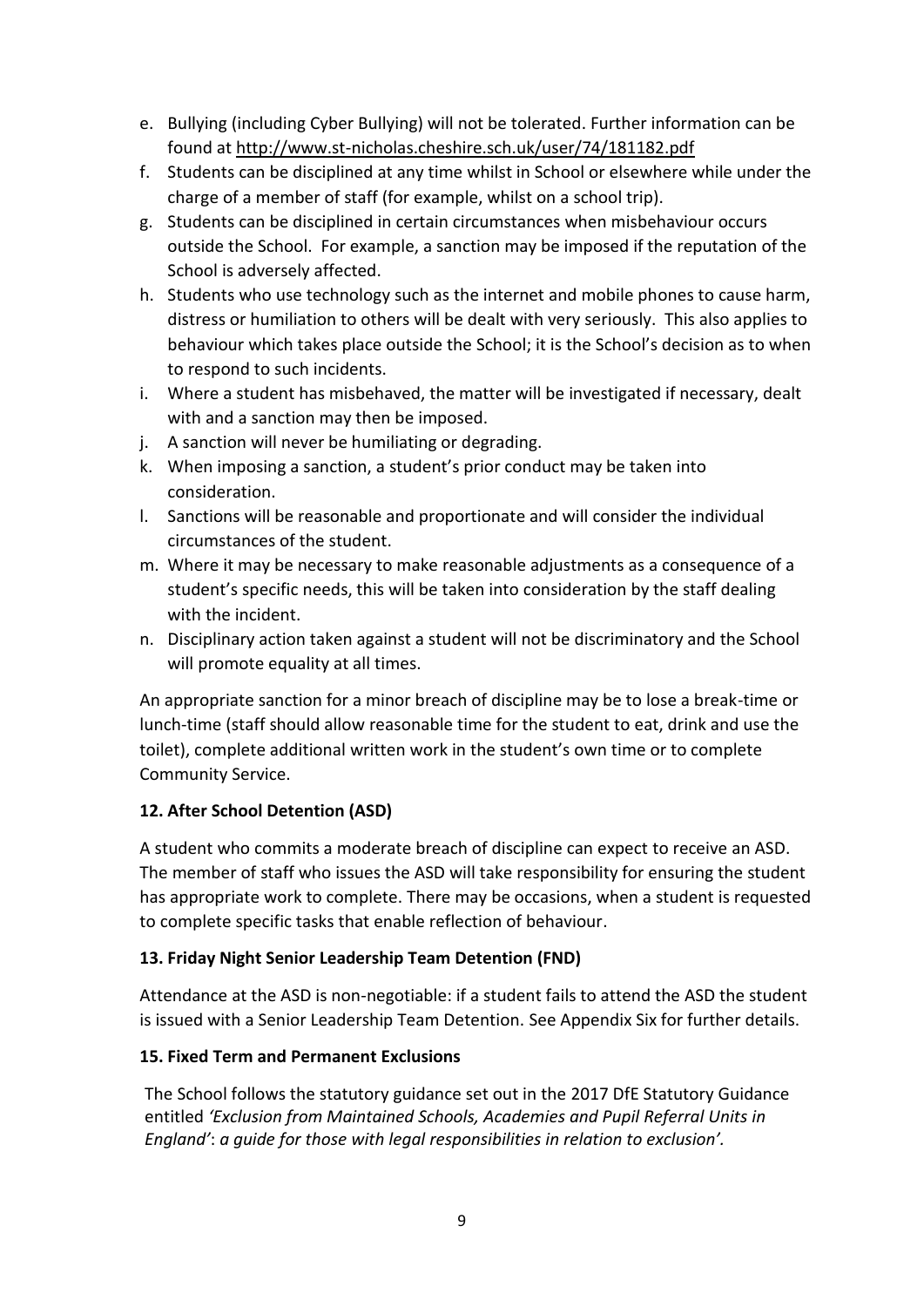- a. Only the Head teacher can exclude a student and the decision must be lawful, reasonable and fair.
- b. All children have a right to an education. The School will take reasonable steps to set and mark work for students during the first five school days of an exclusion and alternative provision will be arranged from the sixth day.
- c. When establishing the facts in relation to an exclusion decision the Head teacher must apply the civil standard of proof, i.e. 'on the balance of probabilities' it is more likely than not that a fact is true, rather than the criminal standard of 'beyond reasonable doubt'.
- d. A decision to exclude a student permanently should only be taken:

• in response to a serious breach, or persistent breaches, of the School's behaviour policy;

and

• where allowing the student to remain in School would seriously harm the education or welfare of the student or others in the school.

Examples of incidents for which a student may be permanently excluded include physical assault and possession and/or supply or illegal items. This list is not exhaustive

e. Following FTE, there will be a Reintegration Meeting and the completion of an Achievement Support Plan (see Appendix 5) where appropriate

## **16 Roles and Responsibilities of staff**

#### **16.1** Responsibilities of all members of staff

Staff are responsible for:

- Implementing the behaviour policy consistently
- Modelling positive behaviour
- Providing a personalised approach to the specific behavioural needs of particular students
- Recording behaviour incidents

As best practice, all members of staff should:

- a. Reward good behaviour
- b. Challenge poor behaviour without exception and sanction and record when appropriate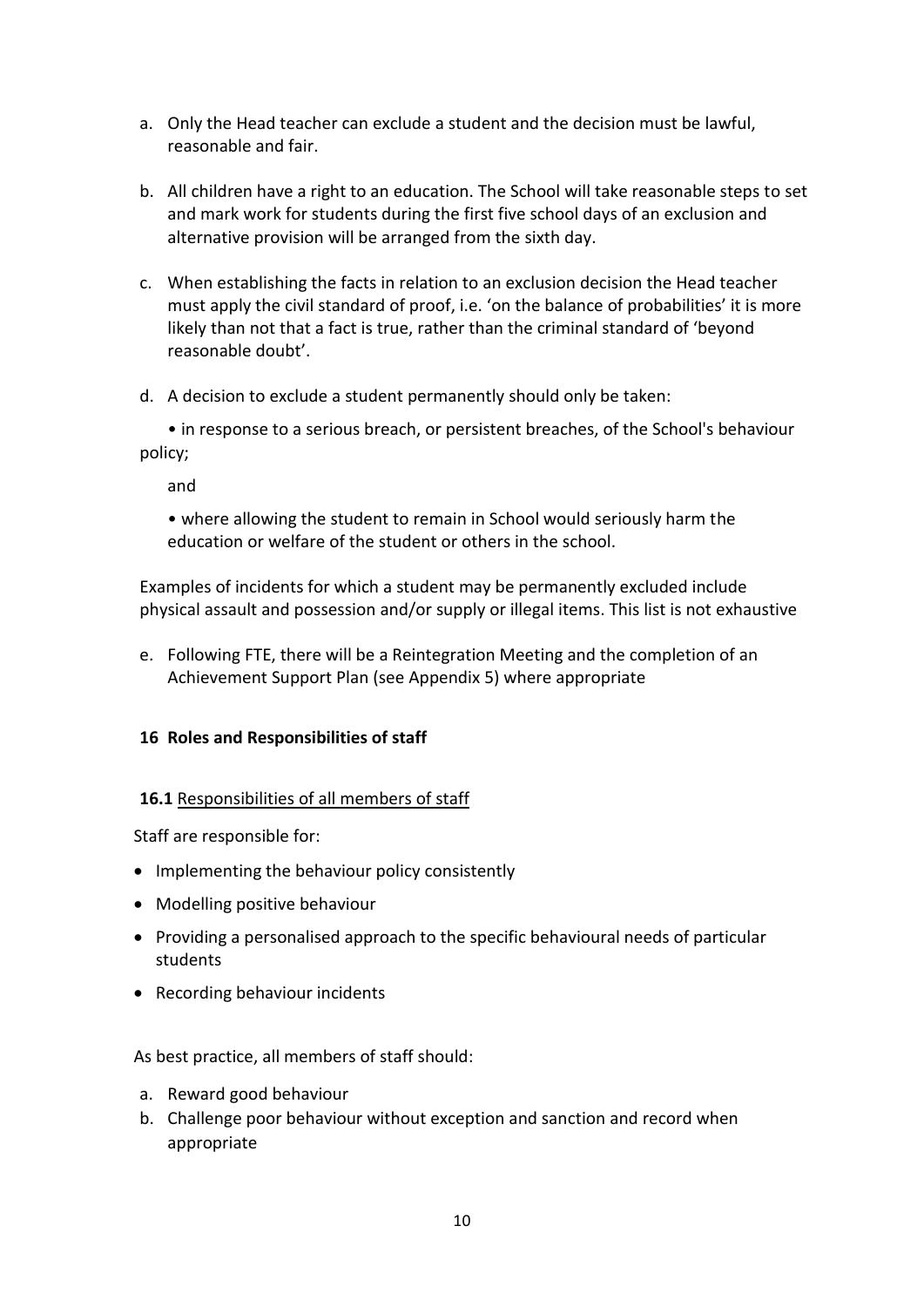- c. Challenge poor uniform without exception and sanction and record when appropriate
- d. Meet classes at the door and ensure an orderly entrance to classrooms and prompt start to lessons
- e. Dismiss classes at the door and ensure an orderly exit from the room
- f. Ensure students leave classes in an orderly manner
- g. Ensure excellent behaviour on the corridor and in other areas of School
- h. Ensure students always enter and leave lessons in correct school uniform
- i. Ensure effective pastoral care for all students

## **In addition to the above, and to support full opening, there should be a particular focus from staff to:**

- Set clear, reasonable and proportionate standards of behaviour
- Clarify with students sanctions and rewards and how the Behaviour Policy will be enforced consistently
- Make explicit what behaviours are now considered more serious due to the coronavirus (COVID-19) outbreak, for example purposefully coughing on someone, including any escalation points in how they will be dealt with
- Set and maintain a culture where excellent behaviour and attendance is valued and expected by everyone in the school community

## **16.2 The Role of the Headteacher**

The Headteacher is responsible for reviewing this Behaviour Policy in conjunction with the Governing Body giving due consideration to the School's statement of behaviour principles (section 1). The Headteacher will also approve this policy and recommend to the Governing Body. To support wider reopening in September 2020, the Headteacher should:

- Regularly review the impact and effectiveness of this Behaviour Policy.
- Plan how new behavioural expectations will be monitored and supported.
- Allow for time to train staff in the behaviour that will be expected of them and also in the behaviour that they will be expected to teach to students.
- Communicate revised behaviour and attendance policies to staff, students and parents as soon as possible and ensure expectations are clearly understood.
- Ensure the Senior Leadership Team are visible around the school and invite discussion and feedback.
- Set and maintain a culture where excellent behaviour and attendance is valued and expected by everyone in the school community.
- Provide regular feedback to staff, students, and families on how well they are executing new procedures.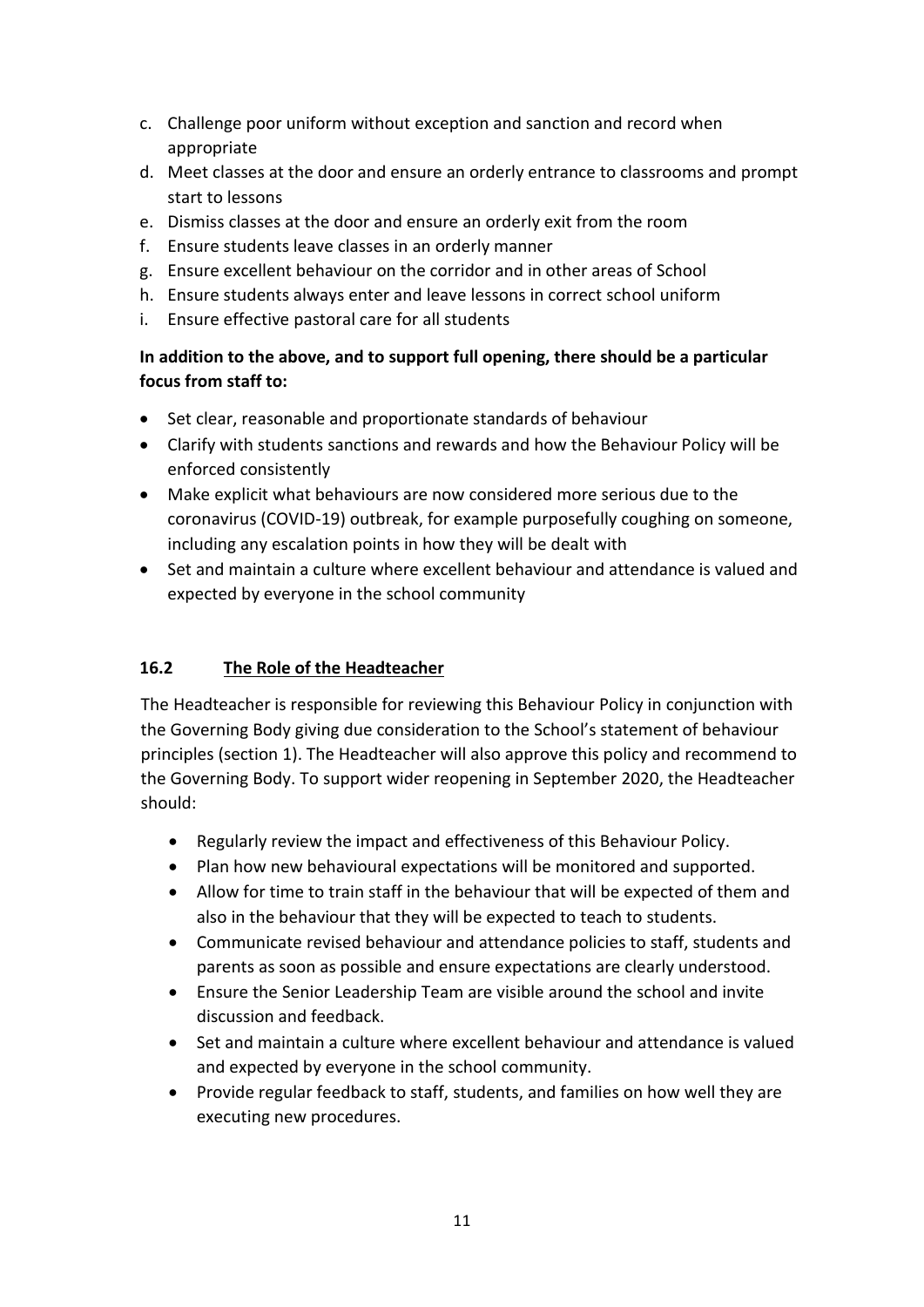The Headteacher will ensure that the school environment encourages positive behaviour and that staff deal effectively with poor behaviour and will monitor how staff implement this policy to ensure rewards and sanctions are applied consistently.

## **16.3** The Governing Body

The Governing Body will also review this Behaviour Policy in conjunction with the Headteacher and monitor the policy's effectiveness, holding the Headteacher to account for its implementation.

## **16.4** Parents and Carers

Parents and Carers are expected to:

- Support their child in adhering to the student code of conduct
- Inform the school of any changes in circumstances that may affect their child's behaviour
- Discuss any behavioural concerns with the Form or Subject teacher promptly

## **17 Students' conduct outside the school gates**

The School may investigate and address any incidents of bad behaviour and / or bullying which have occurred off the School premises but have been witnessed by a member of staff / student or reported to the School. This may include poor conduct (i) on a school trip, (ii) travelling to and from school, (iii) whilst wearing school uniform or whilst using the internet, mobile phone, or other electronic device. If necessary, the School will inform the police.

## **18 Travel Expectations and Guidance**

Please refer to Appendix Two for guidance to support all those involved in home to school transport, to ensure that we all work together to achieve a clear and transparent policy about behaviour on school specific vehicles and public transport as appropriate.

## **19 Searching, Screening and Confiscation**

A member of School staff may confiscate property as a reasonable course of action in order to maintain an environment that is conducive to learning and to safeguard the rights of other students to be educated. An item may be confiscated if it poses a threat to others or to good order, is against uniform regulations, poses a health and safety risk, is counter to the ethos of the school or is illegal. Searching and screening students is conducted in line with the DfE's [latest guidance on searching, screening and confiscation](https://www.gov.uk/government/publications/searching-screening-and-confiscation) (2018).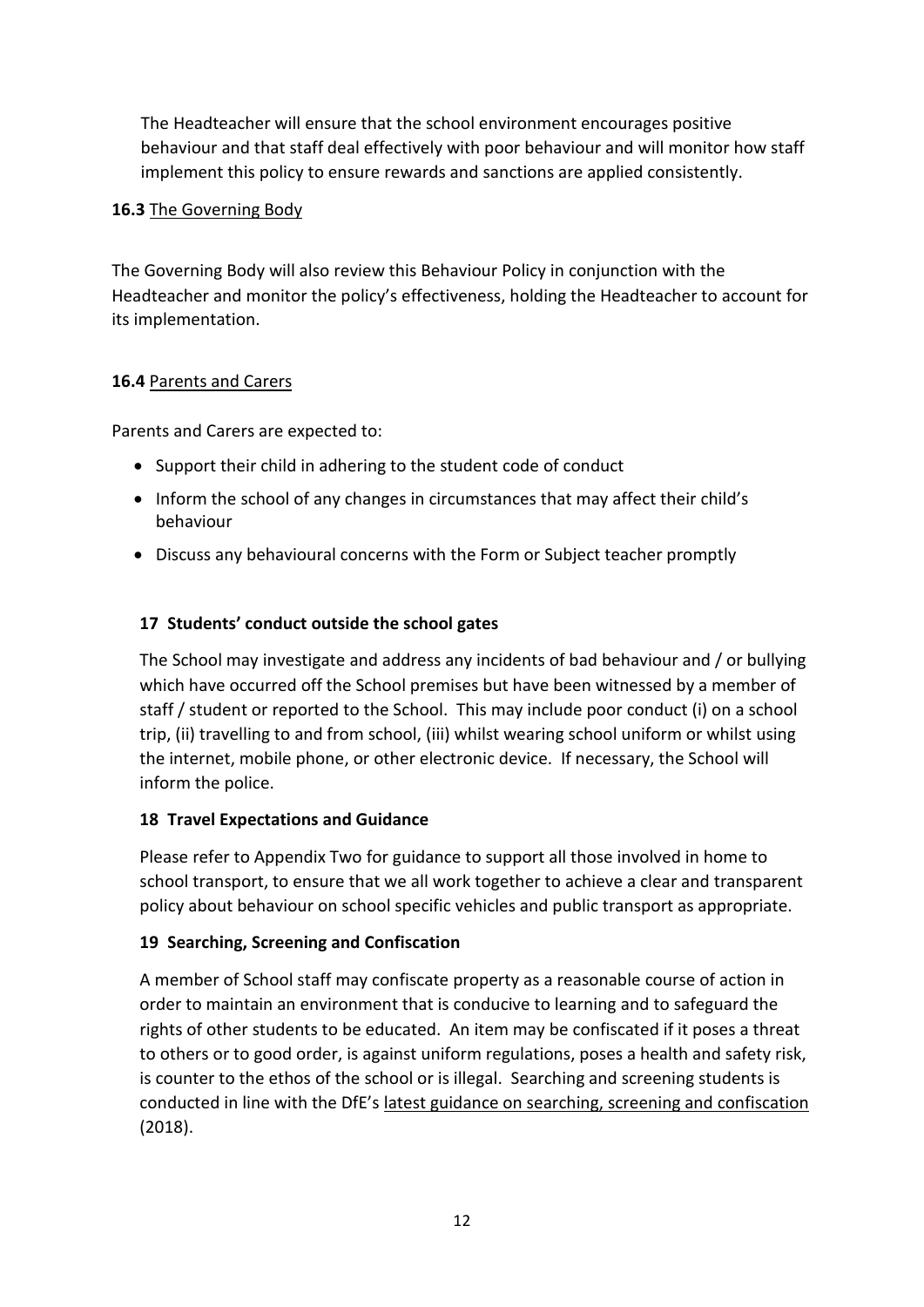- **a)** Any prohibited items (listed in Appendix 3a) found in students' possession will be confiscated. These items will not be returned to students. Possession of such items is extreme behaviour and the consequence can be a Permanent Exclusion.
- **b)** Any banned items (listed in Appendix 3b) found in students' possession may be confiscated.

## **20 Sexual violence and sexual harassment between students**

Sexual violence and sexual harassment can occur between two children of any sex. They can also occur through a group of children sexually assaulting or sexually harassing a single child or group of children. Investigations into sexual violence and sexual harassment and support for victims and alleged perpetrators are conducted in line with the DFE Guidance: sexual violence and sexual harassment between children in schools and colleges (May 2018). A summary of the document has now been included in Keeping Children Safe in Education (2019) as Part 5, which gives it statutory status. Schools need to make sure that all their systems and policies, procedures, and training includes sexual violence and sexual harassment.

## **21 Physical restraint**

In some circumstances, staff may restrain a student to prevent them:

- Causing disorder
- Hurting themselves or others
- Damaging property

Incidents of physical restraint must:

- Always be used as a last resort
- Be applied using the minimum amount of force and for the minimum amount of time possible
- Be used in a way that maintains the safety and dignity of all concerned
- Never be used as a form of punishment
- Be recorded and reported to parents
- Be conducted in line with DEF Guidance

## **22 Allegations against School Staff**

Any allegation made against a member of staff in relation to misusing these powers will be dealt with reasonably and in accordance with statutory guidance provided by the DfE (September 2021) entitled 'Keeping Children Safe in Education'.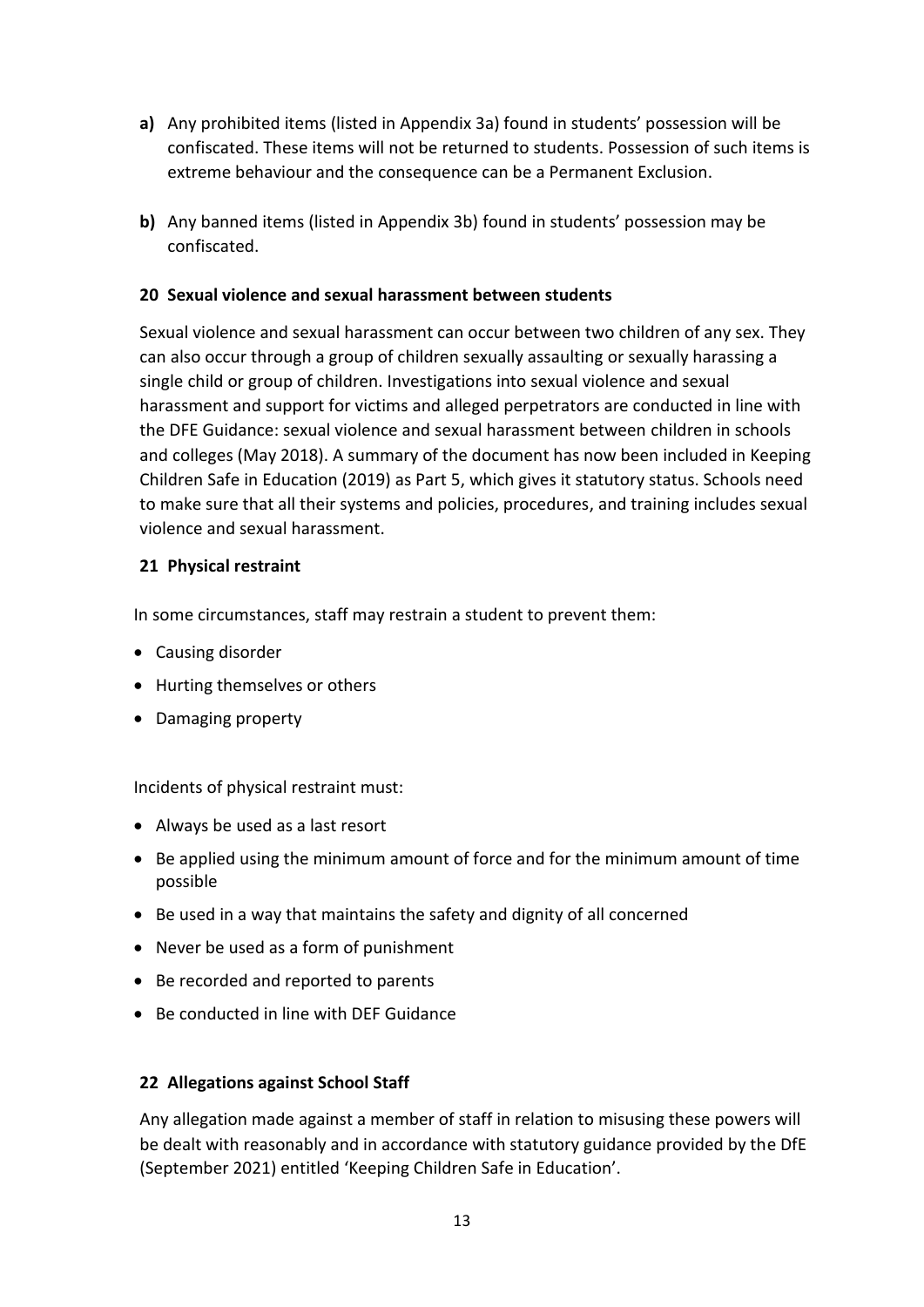Please refer to the Safeguarding Policy section 13.1 (2021) for more information on responding to allegations of abuse.

It is essential that any allegation of abuse made against a teacher or other member of staff is responded to properly and promptly. This means quickly, fairly and consistently, and in a way that provides effective protection for the child whilst protecting the rights and livelihood of the person accused.

The Headteacher will also consider the pastoral needs of staff accused of misconduct.

## **23 Action in the case of false allegations**

Where an allegation is proven to be false, the Headteacher may consider whether the child is in need of support. If an allegation is found to be intentionally malicious, the Headteacher will decide the appropriate sanction. If the allegation has been made against the Headteacher, this decision should be made by the Deputy Headteacher. The School has the power to issue a Fixed Term Exclusion or permanently exclude pupils who make false claims or refer the case to the police if the school thinks a criminal offence has been committed. If the claim has been made by a person who is not a student, the School will hand the information to the police.

The Headteacher will also consider the pastoral needs of staff accused of misconduct.

## **24 Student transition**

To ensure behaviour is continually monitored and the right support is in place, information related to student behaviour issues may be transferred to relevant staff at the start of the term or year, including, when possible, at the start of Year 7. Information on behaviour issues may also be shared with new settings for those students transferring to other schools.

## **25 Recording of Statements and Out of Circulation**

Following an incident of behaviour, it may be necessary for staff to establish the details of the incident. Information from students should be provided using a Statement Form and signed and dated accordingly.

When a serious breach of discipline occurs, the School will investigate appropriately seeking input from those concerned. At all times students are expected to be honest and truthful and not hinder the investigation in any way. It may be in the student's best interests to be Out of Circulation (i.e. working separately from other students) whilst it is investigated; this should not be seen as any form of sanction.

## **26 Discriminatory Behaviour**

Discriminatory behaviour of any kind is not accepted at St Nicholas Catholic High School. Support and sanction for such behaviour is always considered, logged, and monitored.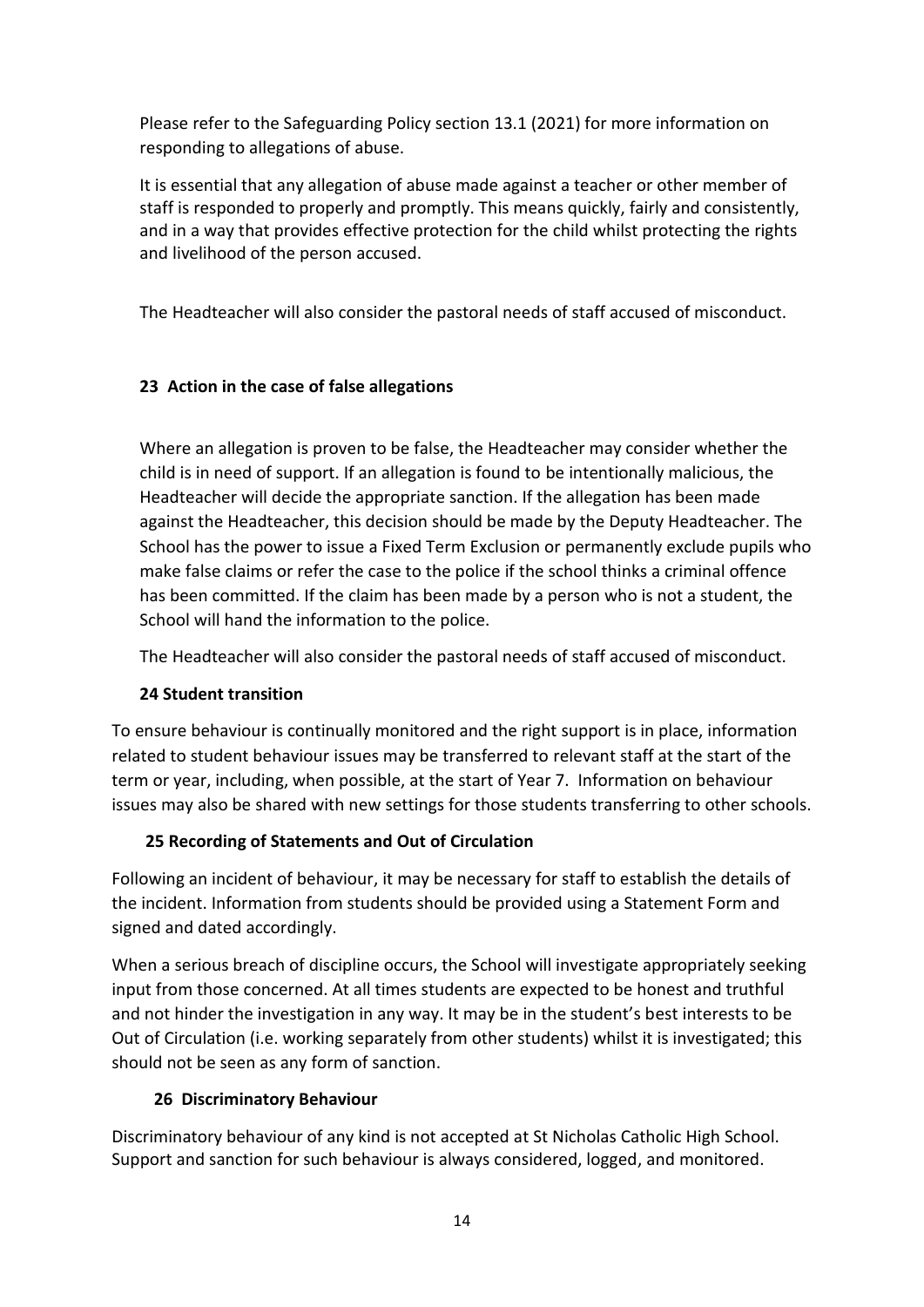# **Appendix 1: Behaviour Ladder**

| Level of<br><b>Behaviour</b> | <b>Behaviour Displayed</b>                                                                                                                                                                                                                                                                                                                                                                                                                                                                                                                      | <b>Example of</b><br>possible sanction                                                                                                                                                                                                    | <b>Example of</b><br>possible support                                                                                                                                                                                                                                                                                                                                                  | Who is<br>responsible     | <b>Recording</b>                                                                                       |
|------------------------------|-------------------------------------------------------------------------------------------------------------------------------------------------------------------------------------------------------------------------------------------------------------------------------------------------------------------------------------------------------------------------------------------------------------------------------------------------------------------------------------------------------------------------------------------------|-------------------------------------------------------------------------------------------------------------------------------------------------------------------------------------------------------------------------------------------|----------------------------------------------------------------------------------------------------------------------------------------------------------------------------------------------------------------------------------------------------------------------------------------------------------------------------------------------------------------------------------------|---------------------------|--------------------------------------------------------------------------------------------------------|
| <b>Extreme</b>               | Persistent and / or a<br>serious breach (es) of<br>the school's<br>behaviour policy<br>Where allowing the<br>student to remain in<br>school would<br>seriously harm the<br>education, welfare or<br>emotional health of<br>the student or others<br>in school<br>Criminal offence<br>including smoking and<br>/ or possession of<br>cigarettes or vapour<br>cigarettes or lighters<br>False and / or<br>malicious allegations<br>against school staff<br>Possession or supply<br>of prohibited or illegal<br>items<br>Supplying banned<br>items | Permanent<br>Exclusion<br><b>Fixed Term</b><br>Exclusion<br>Governors'<br>Disciplinary<br>Committee<br><b>Managed Move</b><br><b>Internal Exclusion</b><br>Possible forfeit /<br>removal from<br>School Trip or<br>planned School<br>Trip | <b>Managed Move</b><br>Alternative<br>Provision<br><b>Learning Mentor</b><br>Support<br>Statutory work<br>with<br>outside agencies to<br>continue to<br>provide<br>education<br><b>TAF</b><br>Parent / Carer<br>Meeting<br><b>Behaviour Support</b><br>Plan<br><b>SENCO</b><br><b>Restorative Justice</b><br><b>Meeting Referral</b><br>to: Education<br>Psychologist;<br>CAMHS;<br>AP | HT, AHT or<br>Year Leader | Statutory<br>Recording<br><b>Student File</b><br>Behaviour<br><b>Support Record</b><br><b>SEN File</b> |
|                              | Causing distress and /<br>or humiliation on line                                                                                                                                                                                                                                                                                                                                                                                                                                                                                                |                                                                                                                                                                                                                                           |                                                                                                                                                                                                                                                                                                                                                                                        |                           |                                                                                                        |
|                              |                                                                                                                                                                                                                                                                                                                                                                                                                                                                                                                                                 |                                                                                                                                                                                                                                           |                                                                                                                                                                                                                                                                                                                                                                                        |                           |                                                                                                        |
|                              | Abusive language and<br>/ or behaviour<br>towards students and<br>/ or staff                                                                                                                                                                                                                                                                                                                                                                                                                                                                    |                                                                                                                                                                                                                                           |                                                                                                                                                                                                                                                                                                                                                                                        |                           |                                                                                                        |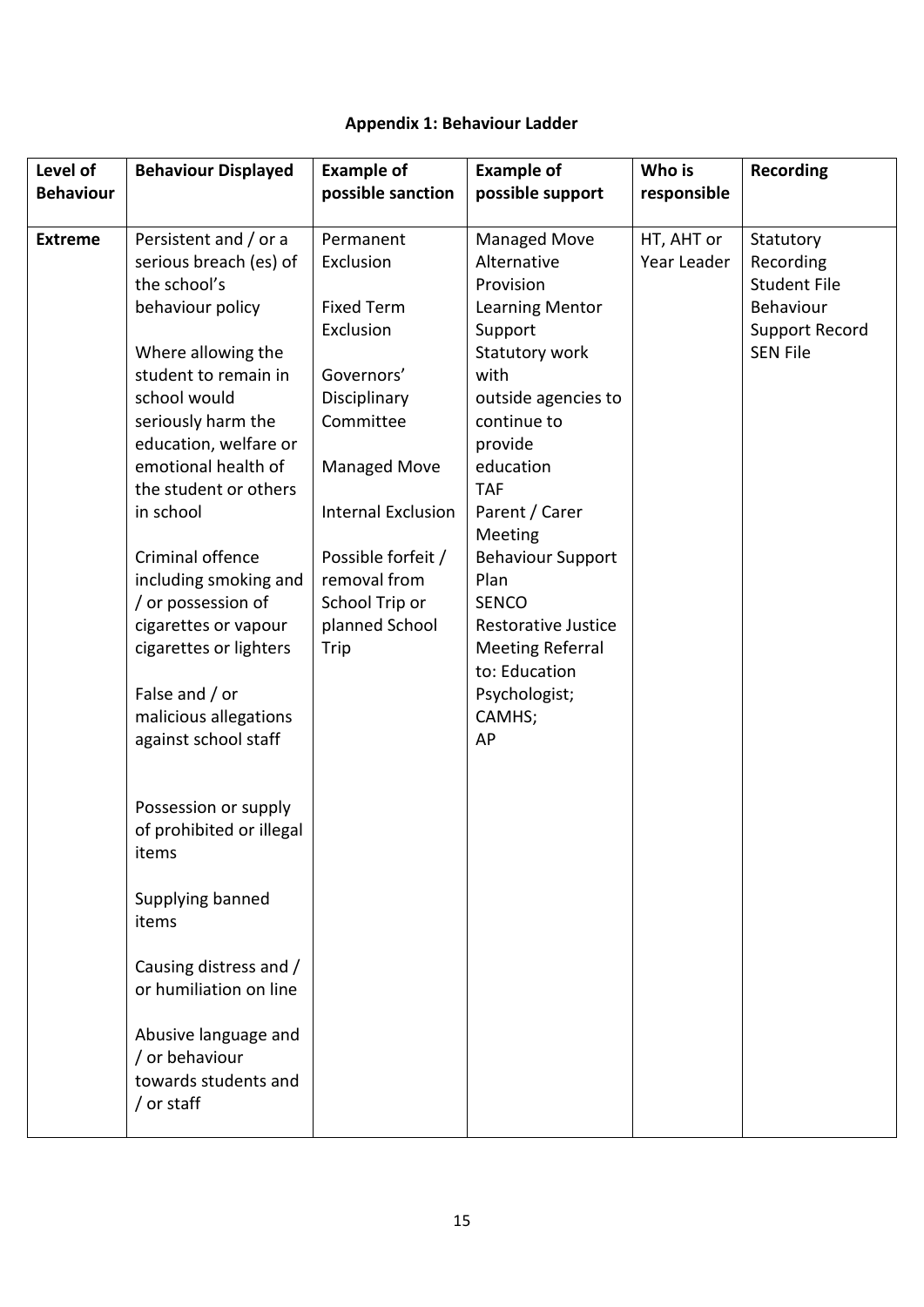|                   | Failure to adhere to    |                           |                            |            |                         |
|-------------------|-------------------------|---------------------------|----------------------------|------------|-------------------------|
|                   | the online learning     |                           |                            |            |                         |
|                   | protocols               |                           |                            |            |                         |
|                   |                         |                           |                            |            |                         |
|                   | Defiance                |                           |                            |            |                         |
| <b>High Level</b> | Failure to attend After | <b>Fixed Term</b>         | Meeting with               | AHT, SENCO | <b>Detention Record</b> |
|                   | <b>School Detention</b> | Exclusion                 | parents / carers           | and Year   | <b>Student File</b>     |
|                   |                         |                           | <b>Learning Mentor</b>     | Leader $/$ |                         |
|                   | Truancy                 | <b>Internal Exclusion</b> | <b>Behaviour Support</b>   | Subject    |                         |
|                   |                         |                           | Plan                       | Leader     |                         |
|                   | Theft                   | Report                    | <b>SENCO</b>               |            |                         |
|                   |                         |                           | <b>Restorative Justice</b> |            |                         |
|                   | <b>Bullying</b>         | After School              | Meeting                    |            |                         |
|                   |                         | Detention                 |                            |            |                         |
|                   | Abusive language and    |                           |                            |            |                         |
|                   | / or behaviour          | <b>SLT Detention</b>      |                            |            |                         |
|                   | towards students and    |                           |                            |            |                         |
|                   | / or staff              | Possible forfeit /        |                            |            |                         |
|                   |                         | removal from              |                            |            |                         |
|                   | Fighting                | School Trip or            |                            |            |                         |
|                   |                         | planned School            |                            |            |                         |
|                   | Discriminatory          | Trip                      |                            |            |                         |
|                   | behaviour               |                           |                            |            |                         |
|                   |                         |                           |                            |            |                         |
|                   | Persistent and / or     |                           |                            |            |                         |
|                   | serious breach (es) of  |                           |                            |            |                         |
|                   | the School's            |                           |                            |            |                         |
|                   | <b>Behaviour Policy</b> |                           |                            |            |                         |
|                   |                         |                           |                            |            |                         |
|                   | Causing distress and /  |                           |                            |            |                         |
|                   | or humiliation on line  |                           |                            |            |                         |
|                   |                         |                           |                            |            |                         |
|                   | Malicious and / or      |                           |                            |            |                         |
|                   | false allegations       |                           |                            |            |                         |
|                   | about another           |                           |                            |            |                         |
|                   | student                 |                           |                            |            |                         |
|                   | Failure to adhere to    |                           |                            |            |                         |
|                   | the online learning     |                           |                            |            |                         |
|                   | protocols               |                           |                            |            |                         |
|                   |                         |                           |                            |            |                         |
|                   | Possession of banned    |                           |                            |            |                         |
|                   | items                   |                           |                            |            |                         |
|                   |                         |                           |                            |            |                         |
|                   | Continued lateness to   |                           |                            |            |                         |
|                   | lessons                 |                           |                            |            |                         |
|                   |                         |                           |                            |            |                         |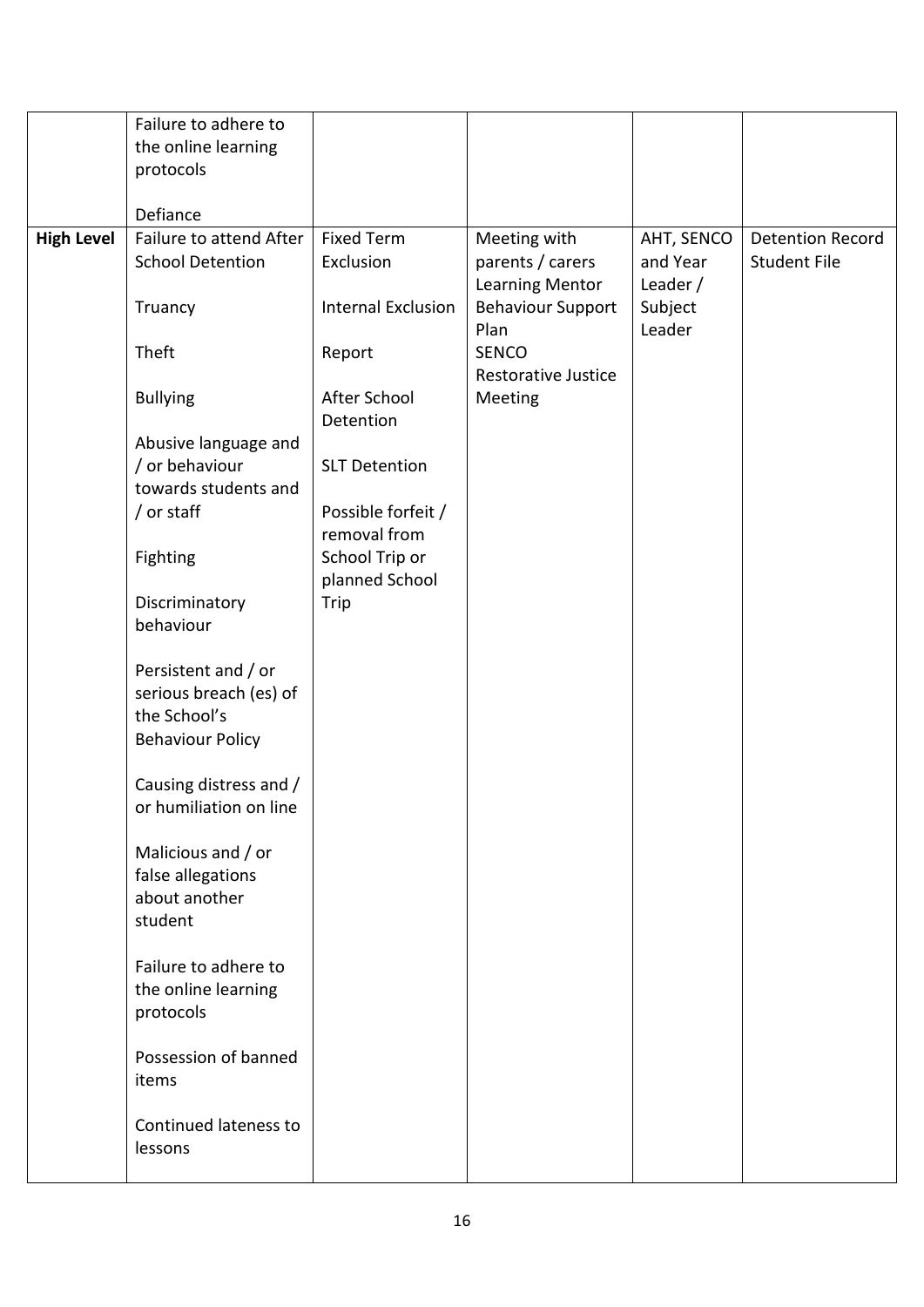|                               | Defiance                                                                                                  |                                          |                               |                    |                                  |
|-------------------------------|-----------------------------------------------------------------------------------------------------------|------------------------------------------|-------------------------------|--------------------|----------------------------------|
|                               | Damage to school                                                                                          |                                          |                               |                    |                                  |
|                               | property                                                                                                  |                                          |                               |                    |                                  |
| <b>Medium</b><br><b>Level</b> | Questioning authority                                                                                     | Break / Lunch<br>Detention               | Referral to Year<br>Leader    | Subject<br>teacher | Lesson Monitor<br>Homework Diary |
|                               | Lateness to lessons                                                                                       | Lesson Monitor                           | Referral to Subject<br>Leader |                    | <b>Detention Record</b>          |
|                               | Leaving litter                                                                                            |                                          |                               |                    |                                  |
|                               | Incorrect uniform                                                                                         | Confiscation of<br>banned items          |                               |                    |                                  |
|                               | Rudeness to staff                                                                                         |                                          |                               |                    |                                  |
|                               | Buying from and / or<br>selling items to other<br>students without<br>permission                          |                                          |                               |                    |                                  |
|                               | Absconding from any<br>part of a lesson                                                                   |                                          |                               |                    |                                  |
|                               | Failure to adhere to<br>updated student<br>expectations outlined<br>in the School Re-<br>opening Guidance |                                          |                               |                    |                                  |
| <b>Low Level</b>              | Eating / drinking in<br>corridors                                                                         | Verbal warning                           | Verbal explanation            | All staff          | Lesson Monitor<br>Homework Diary |
|                               | Forgetting equipment                                                                                      | Written warning<br>- comment in<br>diary |                               |                    |                                  |
|                               | Not sitting correctly in<br>lessons                                                                       | Lesson Monitor                           |                               |                    |                                  |
|                               | Poor effort / apathy                                                                                      | Break / Lunch<br>Detention               |                               |                    |                                  |
|                               | Talking out of turn in<br>lessons                                                                         | Repeating work /<br>written              |                               |                    |                                  |
|                               | Calling out in lessons                                                                                    | imposition<br>(reflection                |                               |                    |                                  |
|                               | Missing deadlines                                                                                         | questions)                               |                               |                    |                                  |
|                               | Distracting others                                                                                        |                                          |                               |                    |                                  |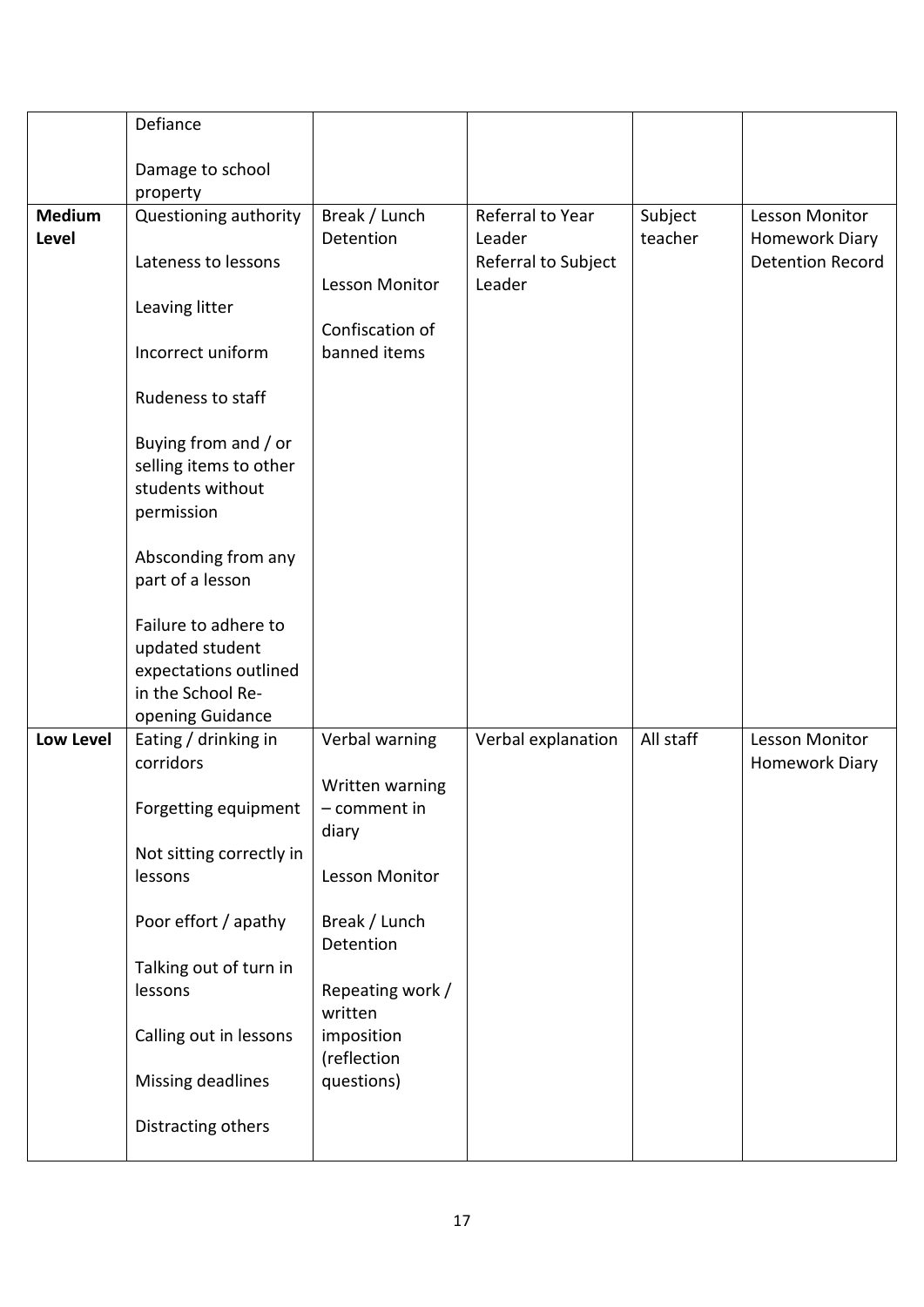| Failure to adhere to<br>updated student<br>expectations outlined<br>in the School Re-<br>opening Guidance |  |  |
|-----------------------------------------------------------------------------------------------------------|--|--|
| Inappropriate use of<br>school facilities                                                                 |  |  |

NB: For use of Mobile Phones, please refer to the Mobile Phone Policy (2018)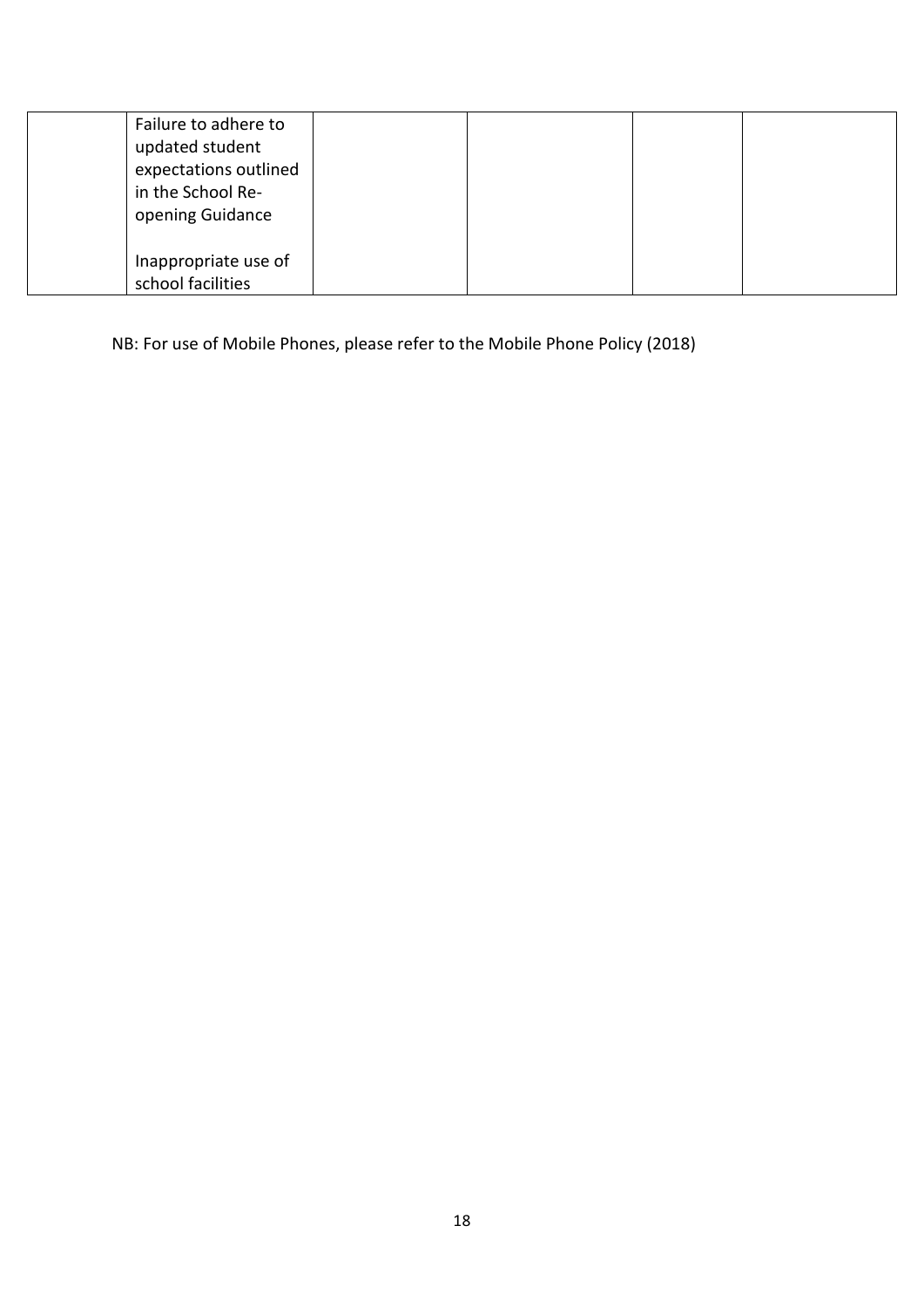## **Appendix Two: Travel Expectations and Guidance**

This appendix is written in line with DfE guidance 2016 '*Behaviour and Discipline in Schools'* with particular reference to paragraphs 23-26 *'Pupils' conduct outside the school gates – teachers' powers'*

This guidance is provided to support all those involved in home to school transport, to ensure that we all work together to achieve a clear and transparent policy about behaviour on school specific vehicles and public transport as appropriate. The consequences of poor behaviour can be wide ranging and the following guidance has been written taking into account the *Education and Inspections Act* 2006 and the Department for Education guidance *Behaviour and Discipline in Schools – guidance for Headteachers and* Staff.

The same high standards of behaviour and discipline are expected by St Nicholas' students when travelling to and from school using School Bus Services and public transport.

To promote consistency in responding to behaviour problems, the following categories have been identified. These have been identified to provide a guide and are not exhaustive.

#### **Bus Travel Covid-19 Amendments**

- 1. Students must not remove face covering on the bus
- 2. Face coverings must only be used for their intended purpose
- 2. Students must remain seating until invited to leave
- 3. Students must proceed to face covering removal stations complete the following:
	- a. Disposable face coverings
		- Remove their face covering
		- Place covering in pedal bin provided
	- b. Reusable face coverings
		- Remove their face covering
		- Place into a plastic bag and secure in school bag

All students must then sanitise their hands as instructed

## **(1) Nuisance behaviour**

- Any behaviour that is irritating or unpleasant but not dangerous
- Failing or refusing to show a ticket when boarding
- Eating on the school bus
- Using inappropriate and/or offensive language
- Failing to follow instructions from staff or the driver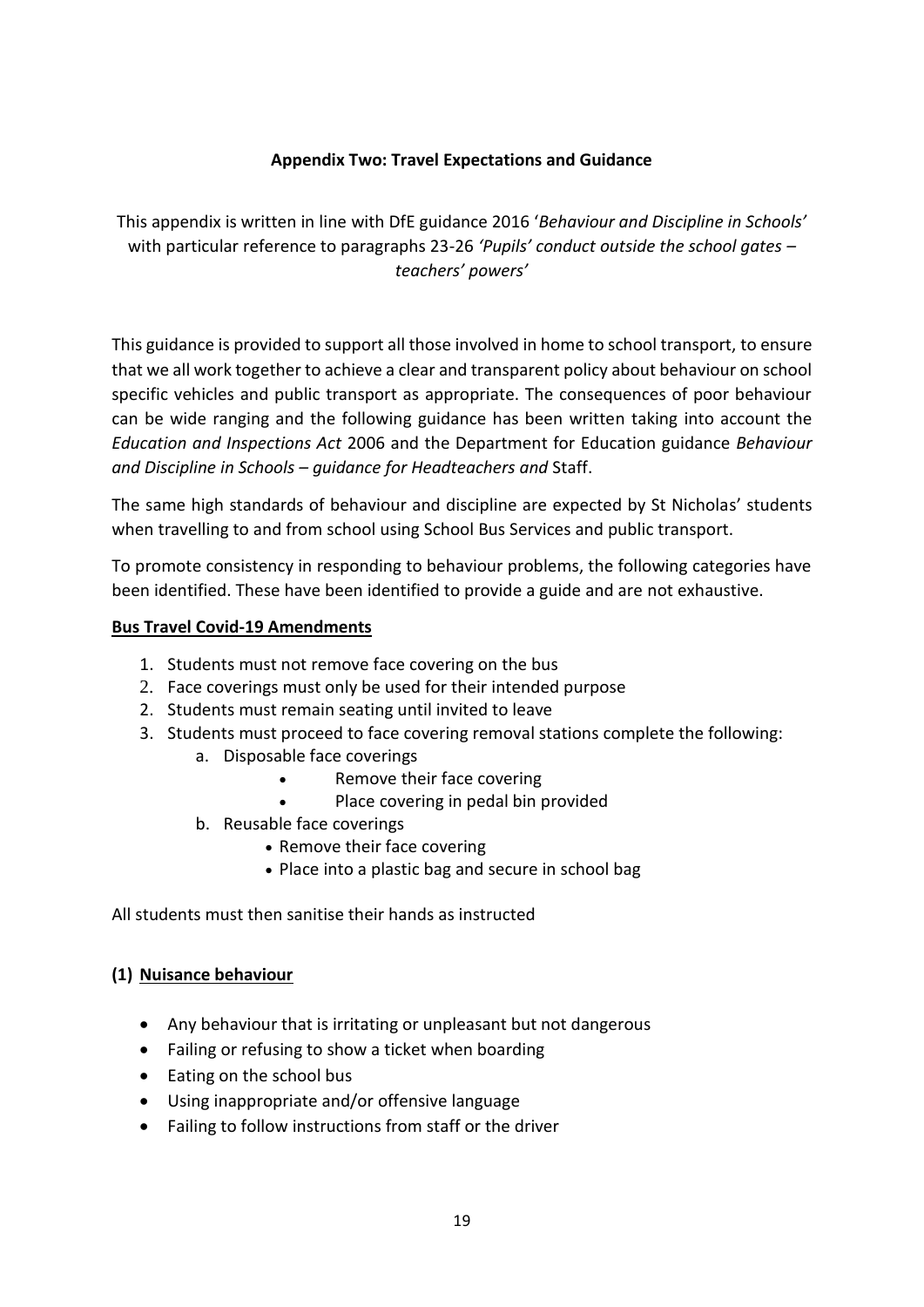## *Action:*

In all instances, the driver, upon arrival at the school, will report this to a senior member of staff at the school.

Initially the driver of the vehicle will deal with these types of incidents informally. If the incident is more serious, the driver will complete an incident report; it is expected that drivers will be able to handle such situations. The incident report will be provided to the school.

Students observing such behaviour should report incidents to their Year Leader

## *Possible Sanctions:*

- The School will issue a 'Stage 1' Letter to Parents & Carers
- After School Detention
- **•** Internal Exclusion

## **(2) Dangerous behaviour/destructive behaviour**

- Distracting the driver verbally or with threatening behaviour
- Harassing and bullying other passengers
- Inappropriate conduct towards the public or other students
- Throwing objects inside or out of the bus
- Preventing others from getting on or off the bus
- Standing, jumping or running up and down the aisles
- Refusing to wear a seatbelt when these are provided.
- Any other behaviours which pose a threat to the health and safety of passengers and driver
- Repeated incidents of 'nuisance behaviour'

## *Action:*

The driver should stop the vehicle and warn the passengers about their behaviour. If this behaviour continues and it would be hazardous to continue the journey, for instance, in extreme cases, the police would be called.

In all instances, the driver, upon arrival at the school, will report this to a senior member of staff at the school.

Where incidents occur on the homeward journey, the incident report would be submitted to the school the following day, and the matter again, would be reported to the senior member of staff at the school on duty that morning.

## *Possible Sanctions:*

- The School will issue a 'Stage 2' Letter to Parents & Carers
- Bus Ban for a stipulated period of time as determined by the school/travel company
- **•** Internal Exclusion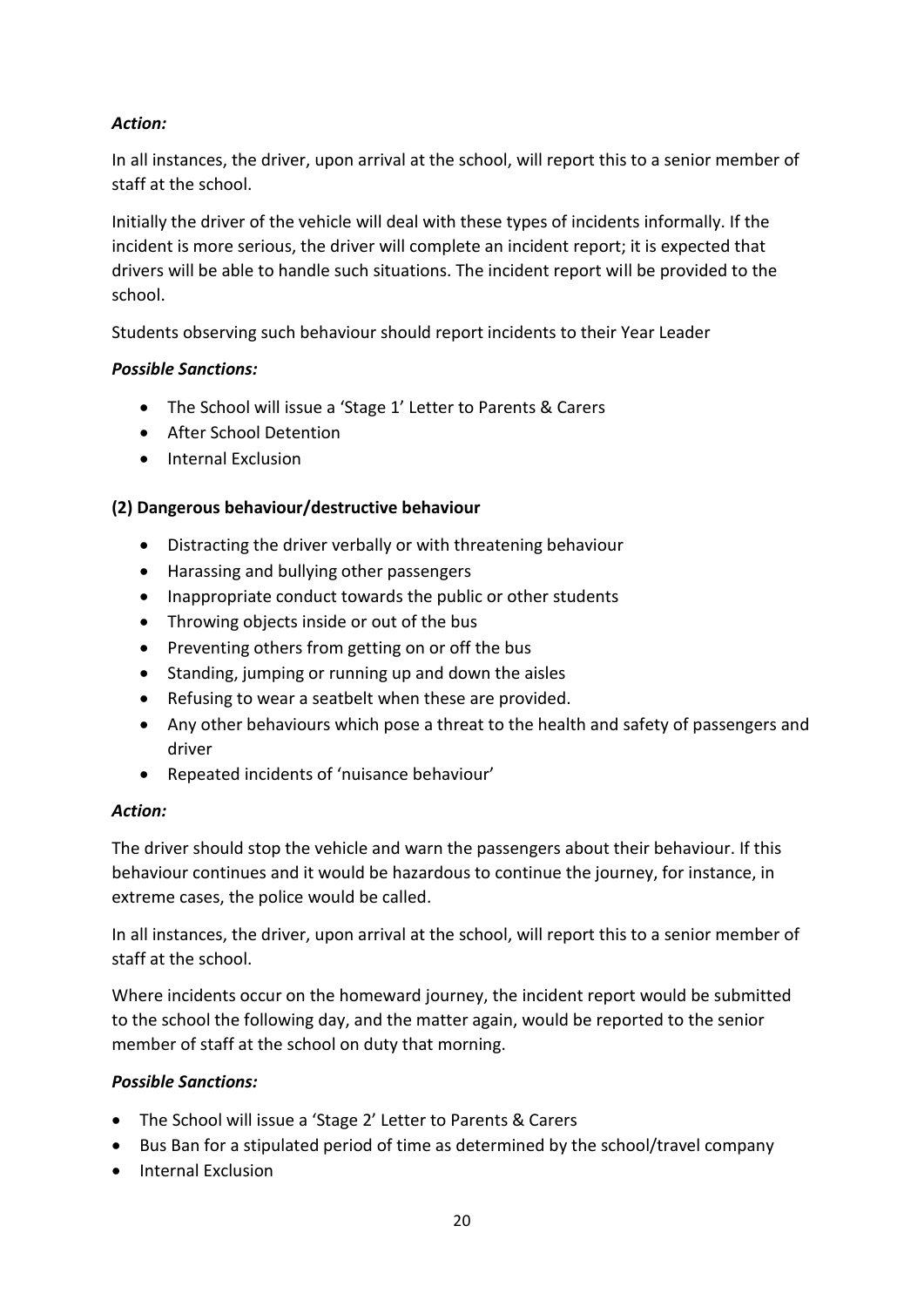- Fixed Term Exclusion
- Invoice for any damage caused

## **3) Highly dangerous/destructive behaviour**

- Physically attacking the driver or other passengers
- Marking or damaging the bus or other property by a St Nicholas student
- Throwing objects out of the window which has the potential to cause harm and/or damage.
- Repeated instances of dangerous or nuisance behaviour
- Interfering with emergency exits, doors or windows
- Threatening other users with an offensive weapon
- **Removing face mask or face covering**

#### *Action:*

In all instances, the driver, upon arrival at the school, will report this to a senior member of staff at the school.

#### *Possible Sanctions:*

 It is highly likely that any breach in this section would result in an immediate and/or indefinite ban, the involvement of the police and an invoice for any damage caused.

Fixed Term Exclusion / Permanent Exclusion

## **Appendix Three a): Prohibited items in School**

The list below indicates prohibited items in school (see section 17a):

- Knives or weapons
- Alcohol
- Illegal drugs
- Stolen items
- Tobacco and cigarette papers
- Fireworks
- Pornographic images
- Any article a staff member reasonably suspects has been, or is likely to be, used to commit an offence, or to cause personal injury to, or damage to the property of, any person (including the student).

## **School staff can seize any prohibited item found as a result of a search. They can**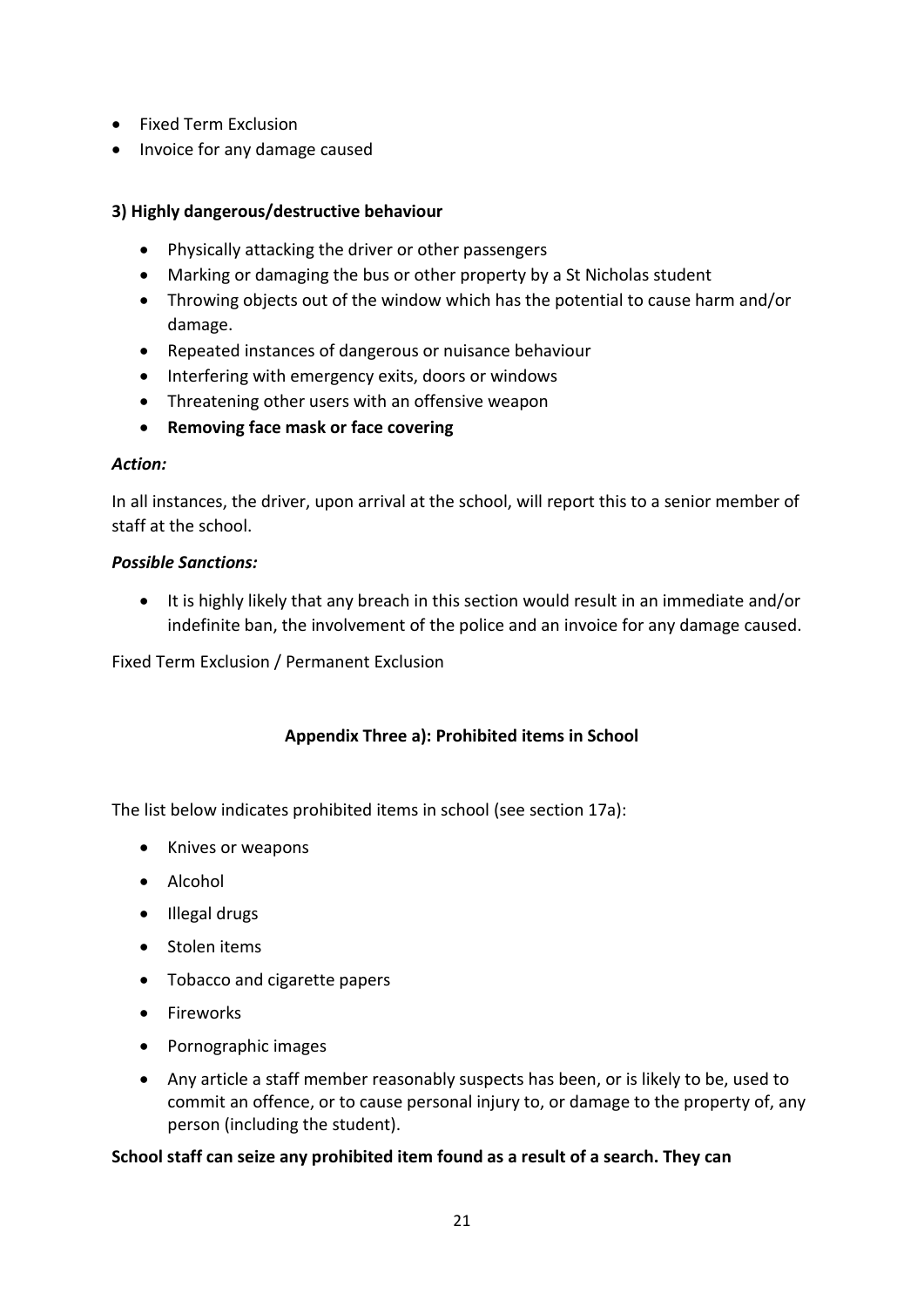## **also seize any item, they consider harmful or detrimental to school discipline**

#### **Appendix Three b): Banned items in School**

The list below indicates banned items in school (see Section 17b):

Energy drinks

Canned drinks

Glass bottled drinks

Carbonated and / or fizzy drinks excluding water and flavoured water

Chewing gum

Jewellery excluding watches

Aerosol cans

Paracetamol and Ibuprofen

Aerosols

**Cigarettes** 

E-cigarettes / Vapour cigarettes

Any other item that the school believes may cause harm to students and / or staff

**Members of staff may search for these banned items as outlined the most recent DfE Searching, Screening and Confiscation guidance. Where a member of staff finds an item which is banned they should take into account all relevant circumstances and use their professional judgement to decide whether to return it to its owner, retain it or dispose of it as outlined in the most recent DfE guidance.**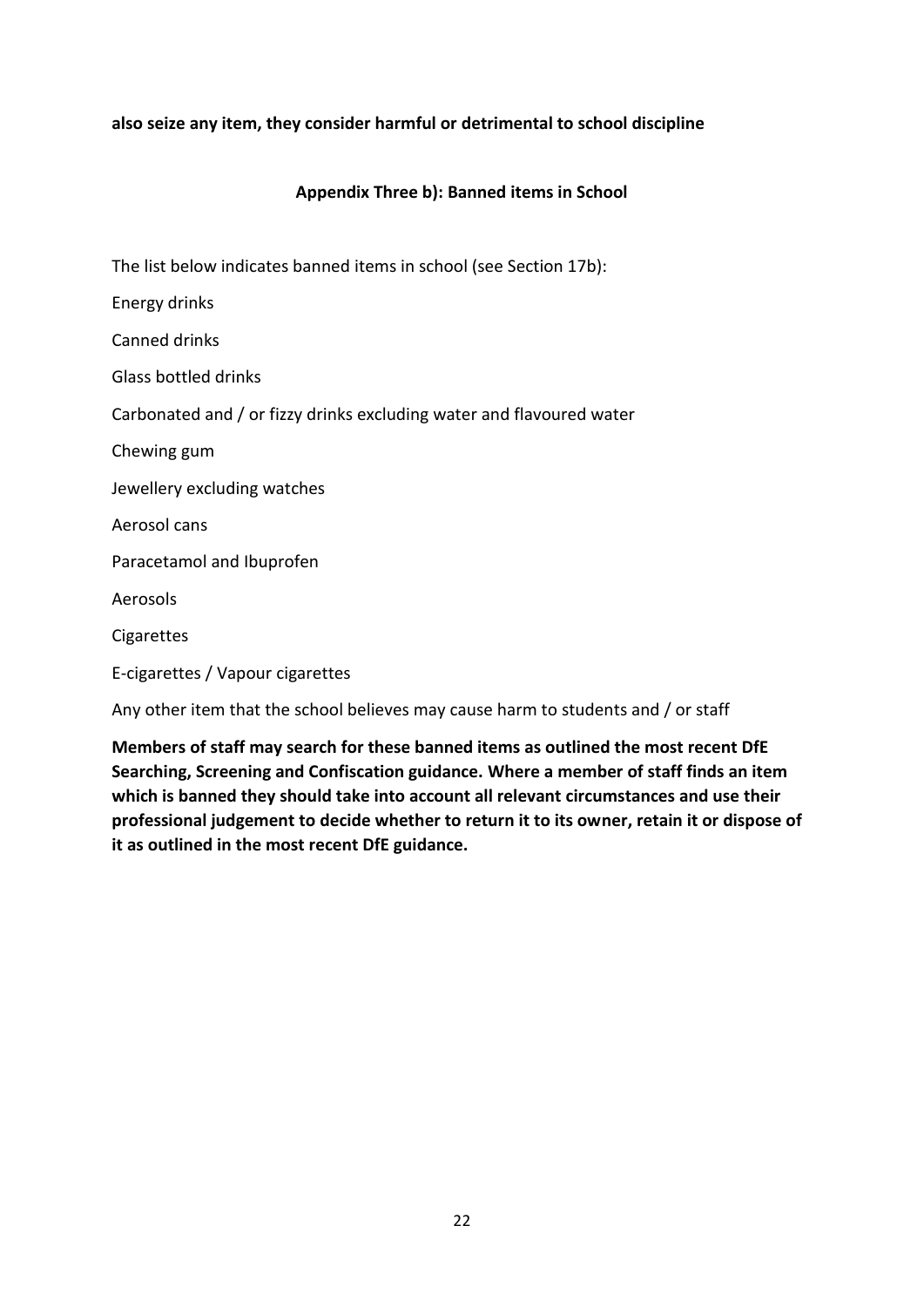## **Appendix 4: Statements**

#### **STUDENT STATEMENT FORM**

| Date Statement Written         |  |
|--------------------------------|--|
| Time Statement Written         |  |
| Name of person completing form |  |

#### **STATEMENT**

| Signed: |  |  |  |
|---------|--|--|--|
|         |  |  |  |

Signature of Teacher(s) co-ordinating the acquisition of statements: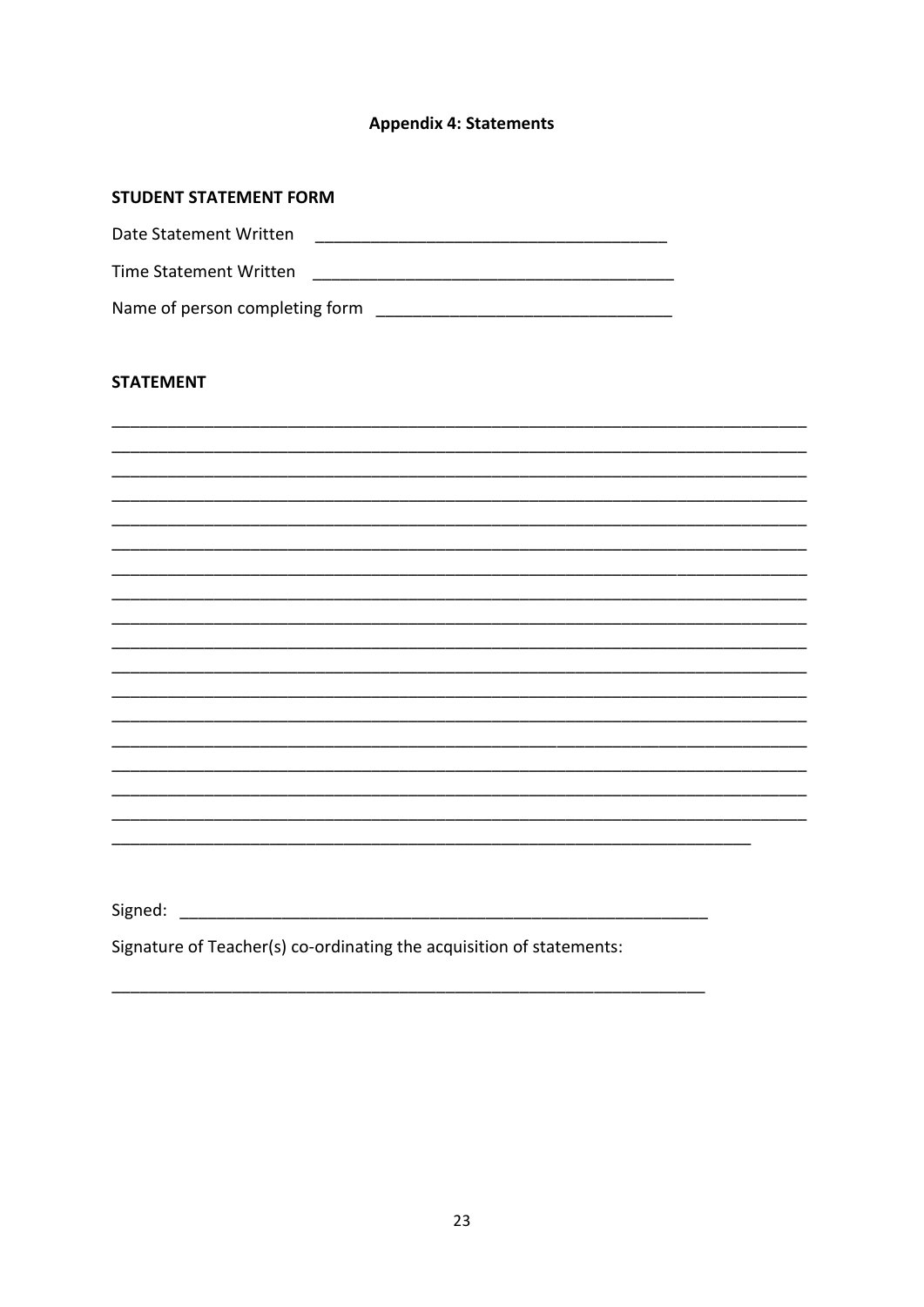# **Appendix 5: Achievement Support Plan**

| <b>Student name:</b>                                                                                                                                                                                    | Form:                                                                                                                                               |
|---------------------------------------------------------------------------------------------------------------------------------------------------------------------------------------------------------|-----------------------------------------------------------------------------------------------------------------------------------------------------|
| Date plan starts:<br>Date of next review:<br><b>Additional needs:</b><br>Key staff working with NAME:                                                                                                   |                                                                                                                                                     |
| <b>Challenging behaviour</b><br>What does it look like?<br>What triggers it?                                                                                                                            | <b>Target for NAME</b><br>What are we working towards?<br>How do we get there?                                                                      |
| <b>Strategies for positive achievement</b><br>How do we maintain positive<br>behaviour?<br>Phrases to use<br>Rewards, motivators                                                                        | <b>Early warning signs</b><br>How do we prevent an incident?<br>What to look out for<br>How to respond (reminders,<br>alternative environment)      |
| <b>Reactive strategies</b><br>How do we diffuse the situation?<br>What to do and what not to do<br>Phrases to use<br>Calming techniques<br>At what stage should another member<br>of staff be informed? | <b>Support</b><br>How do we help NAME reflect and<br>learn from the incident?<br>Is there anything that staff can learn<br>about working with NAME? |
| <b>Agreement:</b><br>Parent / Carer signature:                                                                                                                                                          | Year Leader signature:                                                                                                                              |